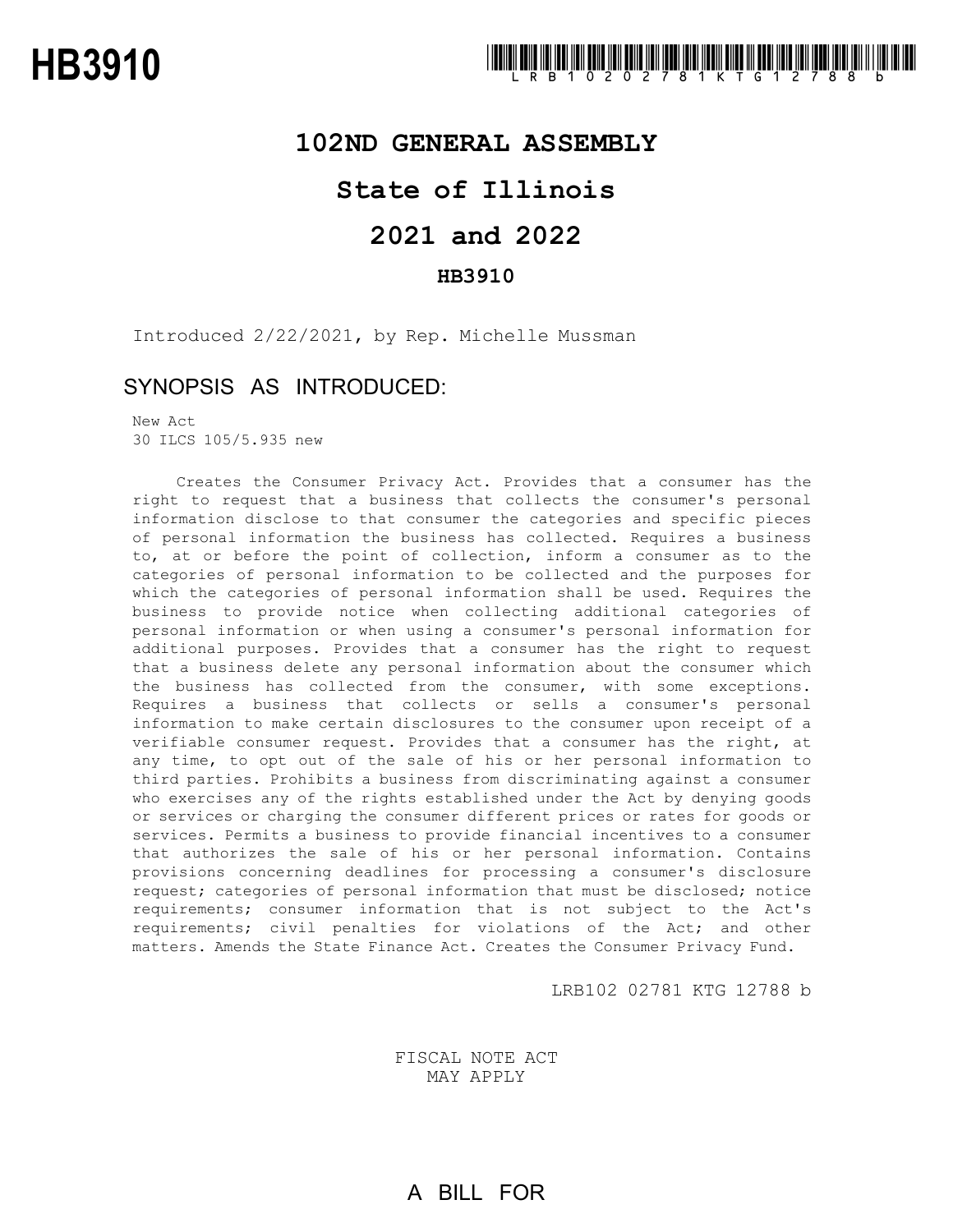1

AN ACT concerning business.

#### **Be it enacted by the People of the State of Illinois, represented in the General Assembly:** 2 3

Section 1. Short title. This Act may be cited as the Consumer Privacy Act. 4 5

Section 5. Definitions. As used in this Act: 6

(a) "Aggregate consumer information" means information that relates to a group or category of consumers, from which individual consumer identities have been removed, that is not linked or reasonably linkable to any consumer or household, including via a device. "Aggregate consumer information" does not mean one or more individual consumer records that have been deidentified. 7 8 9 10 11 12 13

(b) "Biometric information" means an individual's physiological, biological, or behavioral characteristics, including an individual's deoxyribonucleic acid, that can be used, singly or in combination with each other or with other identifying data, to establish individual identity. "Biometric information" includes, but is not limited to, imagery of the iris, retina, fingerprint, face, hand, palm, vein patterns, and voice recordings, from which an identifier template, such as a faceprint, a minutiae template, or a voiceprint, can be extracted, and keystroke patterns or rhythms, gait patterns or 14 15 16 17 18 19 20 21 22 23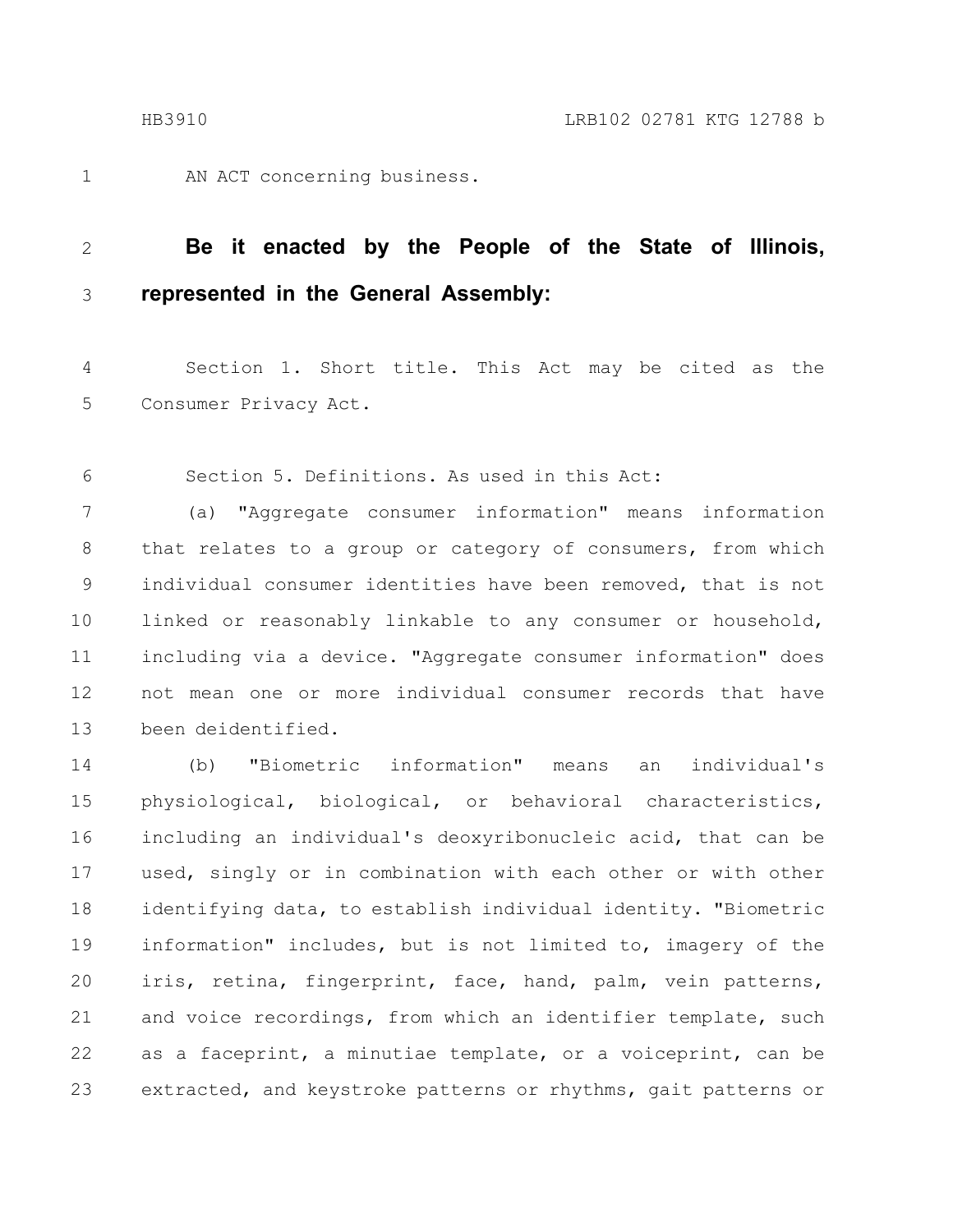rhythms, and sleep, health, or exercise data that contain identifying information. 1 2

3

(c) "Business" means:

(1) A sole proprietorship, partnership, limited liability company, corporation, association, or other legal entity that is organized or operated for the profit or financial benefit of its shareholders or other owners, that collects consumers' personal information, or on behalf of which such information is collected and that alone, or jointly with others, determines the purposes and means of the processing of consumers' personal information, that does business in this State, and that satisfies one or more of the following thresholds: 4 5 6 7 8 9 10 11 12 13

(A) Has annual gross revenues in excess of \$25,000,000, as adjusted in accordance with paragraph (5) of subsection (a) of Section 80. 14 15 16

(B) Alone or in combination, annually buys, receives for the business's commercial purposes, sells, or shares for commercial purposes, alone or in combination, the personal information of 50,000 or more consumers, households, or devices. 17 18 19 20 21

(C) Derives 50% or more of its annual revenues from selling consumers' personal information. 22 23

(2) Any entity that controls or is controlled by a business, as defined in paragraph (1), and that shares common branding with the business. "Control" or 24 25 26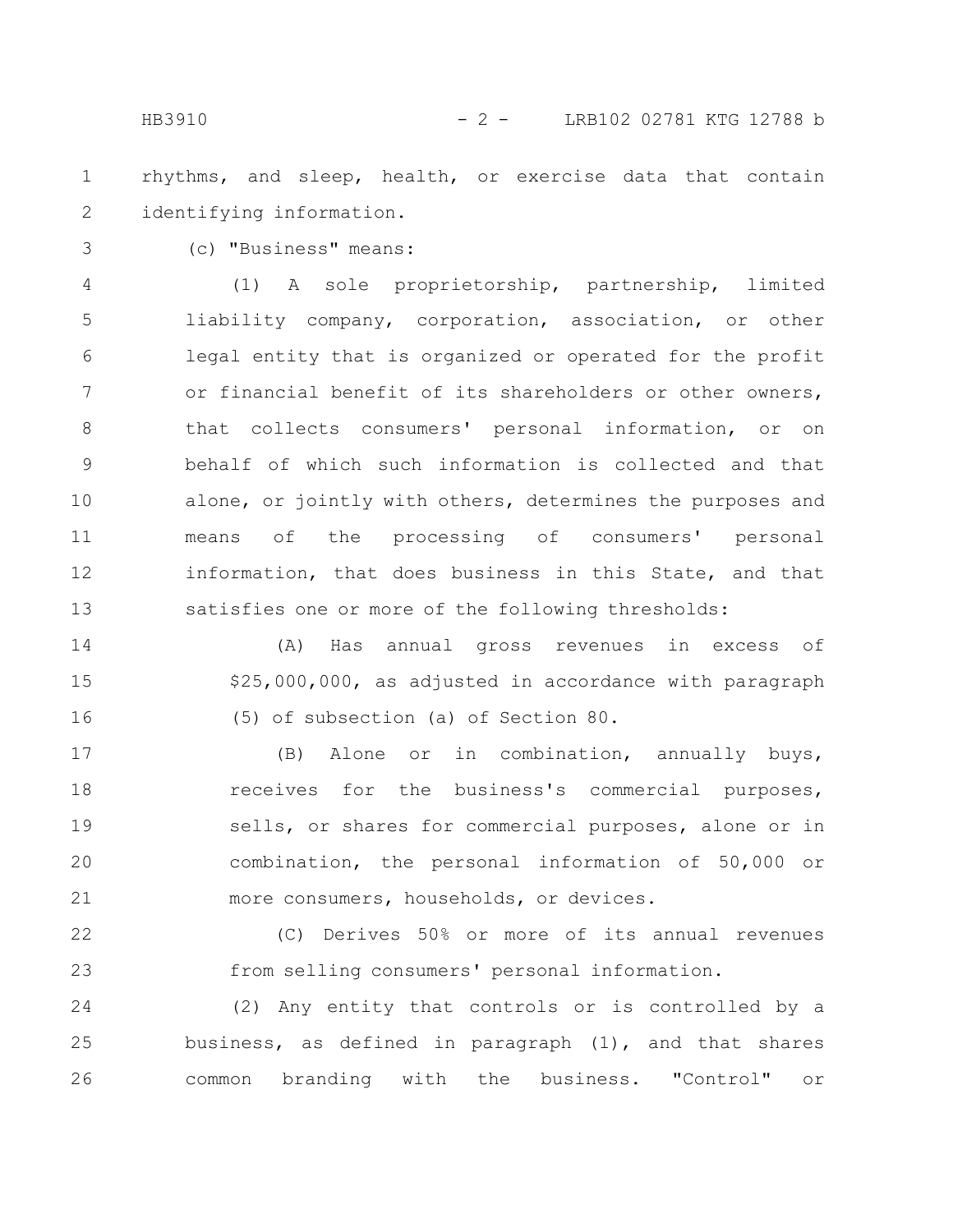HB3910 - 3 - LRB102 02781 KTG 12788 b

"controlled" means ownership of, or the power to vote, more than 50% of the outstanding shares of any class of voting security of a business; control in any manner over the election of a majority of the directors, or of individuals exercising similar functions; or the power to exercise a controlling influence over the management of a company. "Common branding" means a shared name, servicemark, or trademark. 1 2 3 4 5 6 7 8

(d) "Business purpose" means the use of personal information for the business's or a service provider's operational purposes, or other notified purposes, provided that the use of personal information is reasonably necessary and proportionate to achieve the operational purpose for which the personal information was collected or processed or for another operational purpose that is compatible with the context in which the personal information was collected. Business purposes are: 9 10 11 12 13 14 15 16 17

(1) Auditing related to a current interaction with the consumer and concurrent transactions, including, but not limited to, counting ad impressions to unique visitors, verifying positioning and quality of ad impressions, and auditing compliance with this specification and other standards. 18 19 20 21 22 23

(2) Detecting security incidents, protecting against malicious, deceptive, fraudulent, or illegal activity, and prosecuting those responsible for that activity. 24 25 26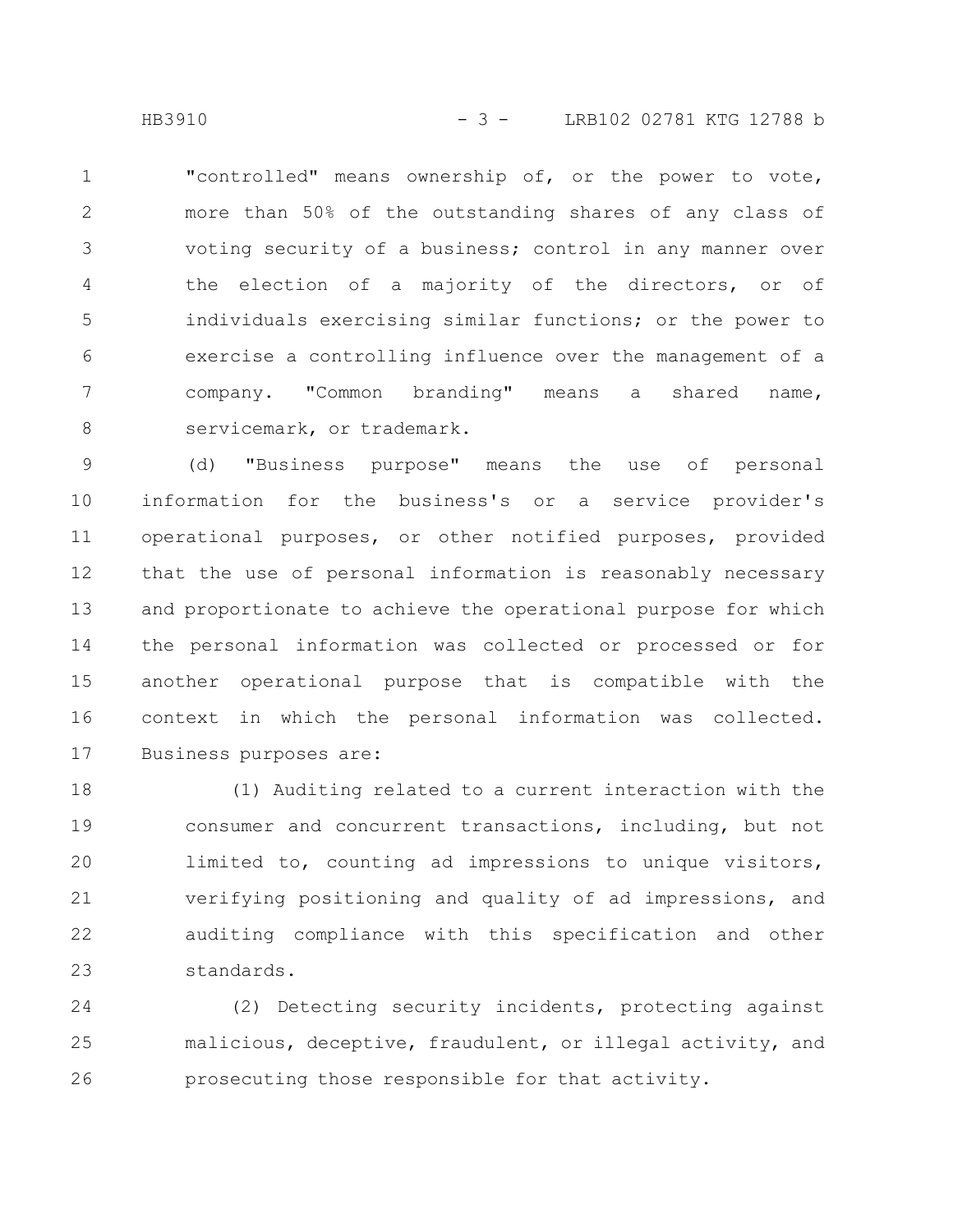HB3910 - 4 - LRB102 02781 KTG 12788 b

1

(3) Debugging to identify and repair errors that impair existing intended functionality.

2

(4) Short-term, transient use, provided the personal information that is not disclosed to another third party and is not used to build a profile about a consumer or otherwise alter an individual consumer's experience outside the current interaction, including, but not limited to, the contextual customization of ads shown as part of the same interaction. 3 4 5 6 7 8 9

(5) Performing services on behalf of the business or service provider, including maintaining or servicing accounts, providing customer service, processing or fulfilling orders and transactions, verifying customer information, processing payments, providing financing, providing advertising or marketing services, providing analytic services, or providing similar services on behalf of the business or service provider. 10 11 12 13 14 15 16 17

(6) Undertaking internal research for technological development and demonstration. 18 19

(7) Undertaking activities to verify or maintain the quality or safety of a service or device that is owned, manufactured, manufactured for, or controlled by the business, and to improve, upgrade, or enhance the service or device that is owned, manufactured, manufactured for, or controlled by the business. 20 21 22 23 24 25

(e) "Collects", "collected", or "collection" means buying, 26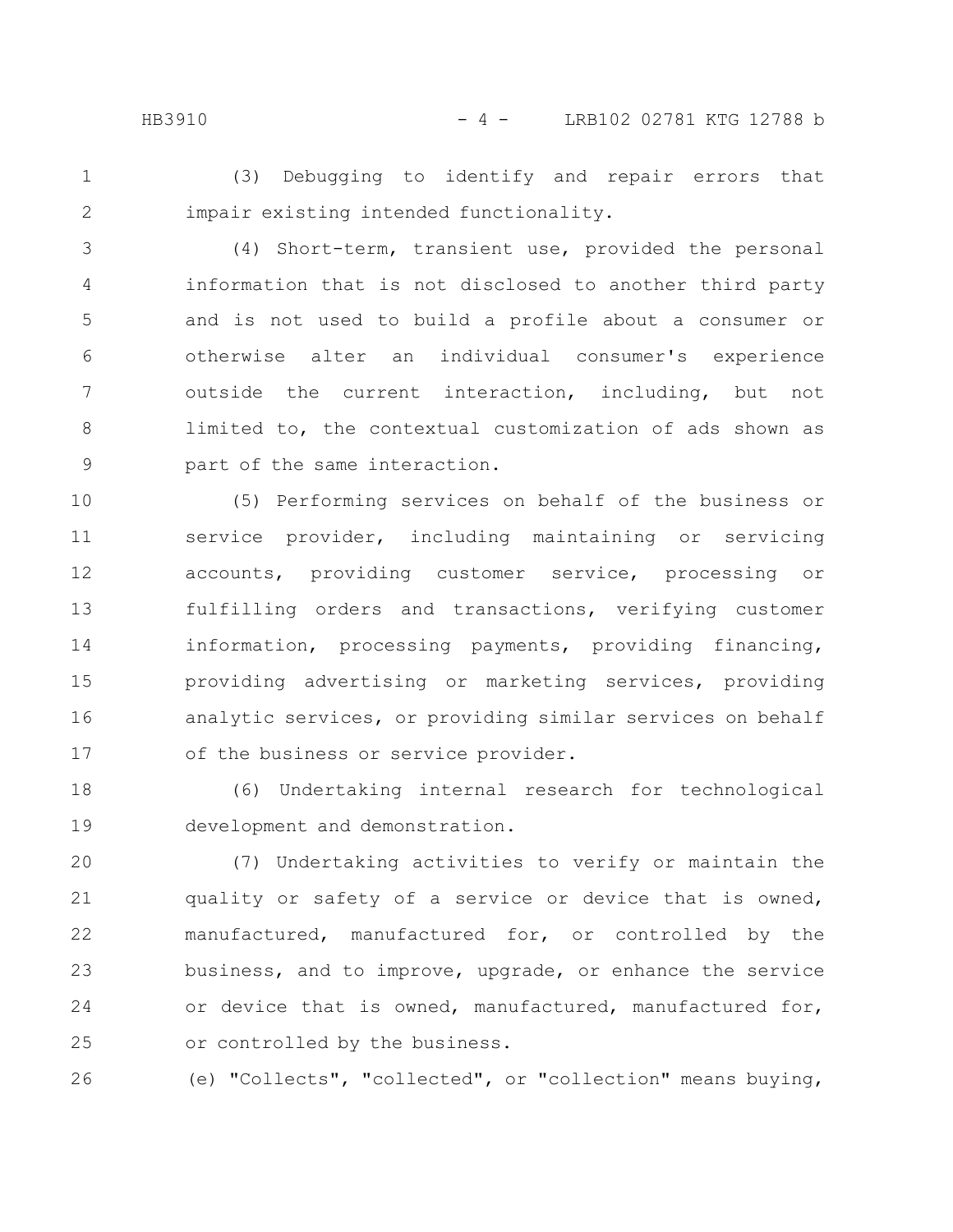renting, gathering, obtaining, receiving, or accessing any personal information pertaining to a consumer by any means. This includes receiving information from the consumer, either actively or passively, or by observing the consumer's behavior. 1 2 3 4 5

(f) "Commercial purposes" means to advance a person's commercial or economic interests, such as by inducing another person to buy, rent, lease, join, subscribe to, provide, or exchange products, goods, property, information, or services, or enabling or effecting, directly or indirectly, a commercial transaction. "Commercial purposes" do not include for the purpose of engaging in speech that State or federal courts have recognized as noncommercial speech, including political speech and journalism. 6 7 8 9 10 11 12 13 14

(g) "Consumer" means a natural person who is an Illinois resident, as defined in Section 5 of the Hospital Uninsured Patient Discount Act, however identified, including by any unique identifier. 15 16 17 18

(h) "Deidentified" means information that cannot reasonably identify, relate to, describe, be capable of being associated with, or be linked, directly or indirectly, to a particular consumer, provided that a business that uses deidentified information: 19 20 21 22 23

(1) Has implemented technical safeguards that prohibit reidentification of the consumer to whom the information may pertain. 24 25 26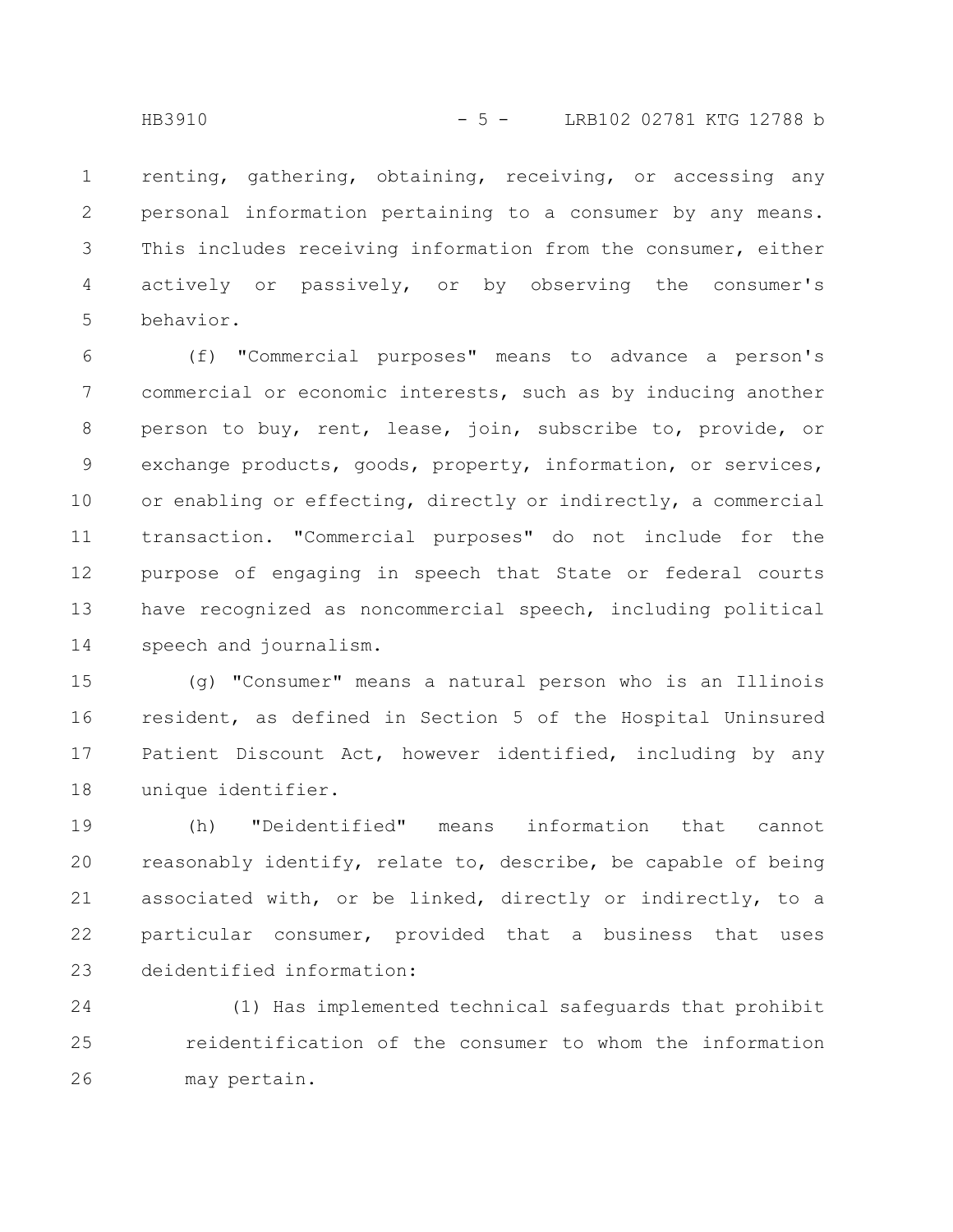(2) Has implemented business processes that specifically prohibit reidentification of the information. 1 2

3 4

(3) Has implemented business processes to prevent inadvertent release of deidentified information.

5

(4) Makes no attempt to reidentify the information.

(i) "Designated methods for submitting requests" means a mailing address, email address, Internet web page, Internet web portal, toll-free telephone number, or other applicable contact information whereby consumers may submit a request or direction under this Act, and any new, consumer-friendly means of contacting a business, as approved by the Attorney General under Section 80. 6 7 8 9 10 11 12

(j) "Device" means any physical object that is capable of connecting to the Internet, directly or indirectly, or to another device. 13 14 15

(k) "Health insurance information" means a consumer's insurance policy number or subscriber identification number, any unique identifier used by a health insurer to identify the consumer, or any information in the consumer's application and claims history, including any appeals records, if the information is linked or reasonably linkable to a consumer or household, including via a device, by a business or service provider. 16 17 18 19 20 21 22 23

(l) "Homepage" means the introductory page of a website and any Internet web page where personal information is collected. In the case of an online service, such as a mobile 24 25 26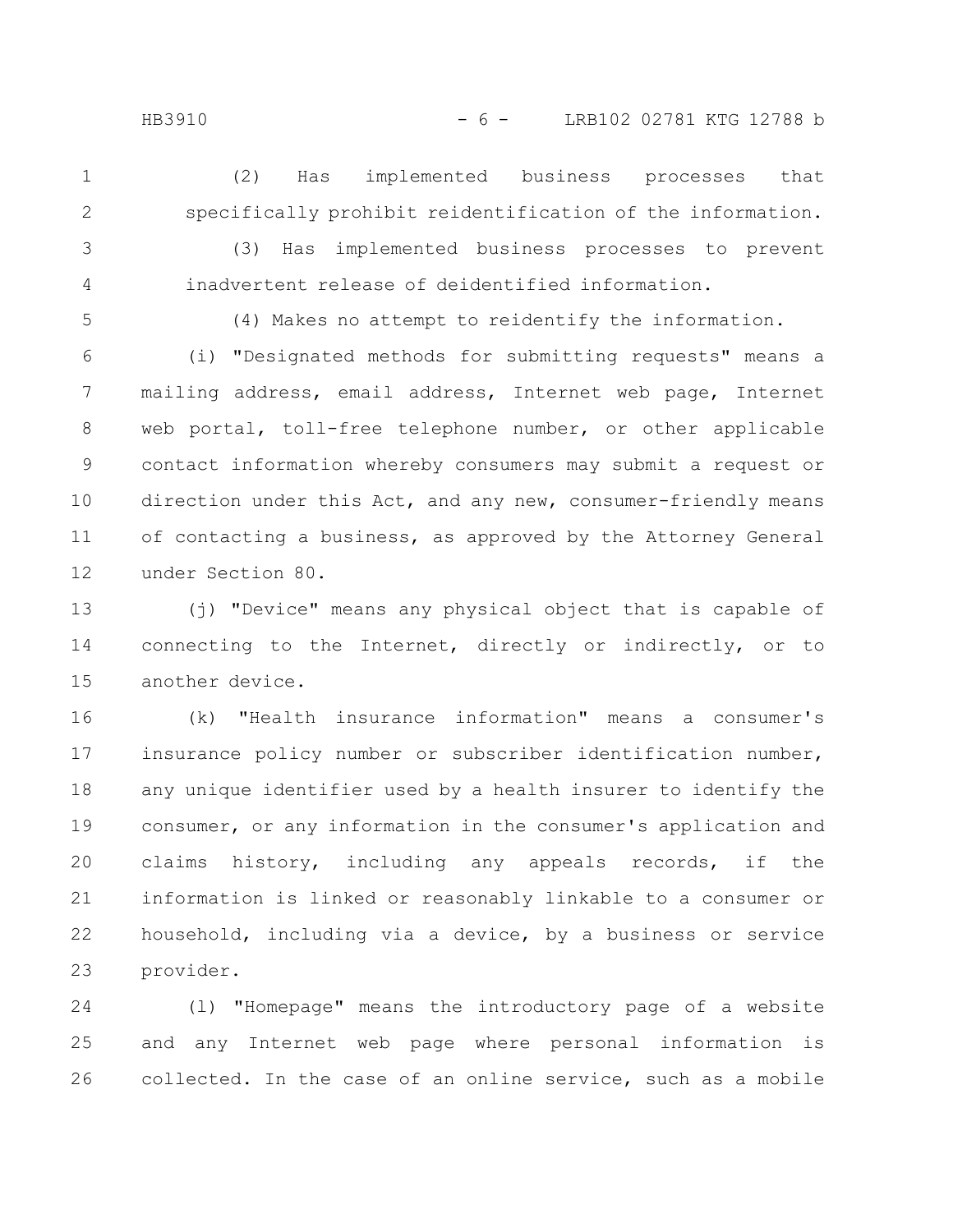application, "homepage" means the application's platform page or download page, a link within the application, such as from the application configuration, "About", "Information", or settings page, and any other location that allows consumers to review the notice required by subsection (a) of Section 50, including, but not limited to, before downloading the application. 1 2 3 4 5 6 7

(m) "Infer" or "inference" means the derivation of information, data, assumptions, or conclusions from facts, evidence, or another source of information or data. 8 9 10

(n) "Person" means an individual, proprietorship, firm, partnership, joint venture, syndicate, business trust, company, corporation, limited liability company, association, committee, and any other organization or group of persons acting in concert. 11 12 13 14 15

(o)(1) "Personal information" means information that identifies, relates to, describes, is capable of being associated with, or could reasonably be linked, directly or indirectly, with a particular consumer or household. "Personal information" includes, but is not limited to, the following if it identifies, relates to, describes, is capable of being associated with, or could be reasonably linked, directly or indirectly, with a particular consumer or household: 16 17 18 19 20 21 22 23

(A) Identifiers such as a real name, alias, postal address, unique personal identifier, online identifier, Internet Protocol address, email address, account name, 24 25 26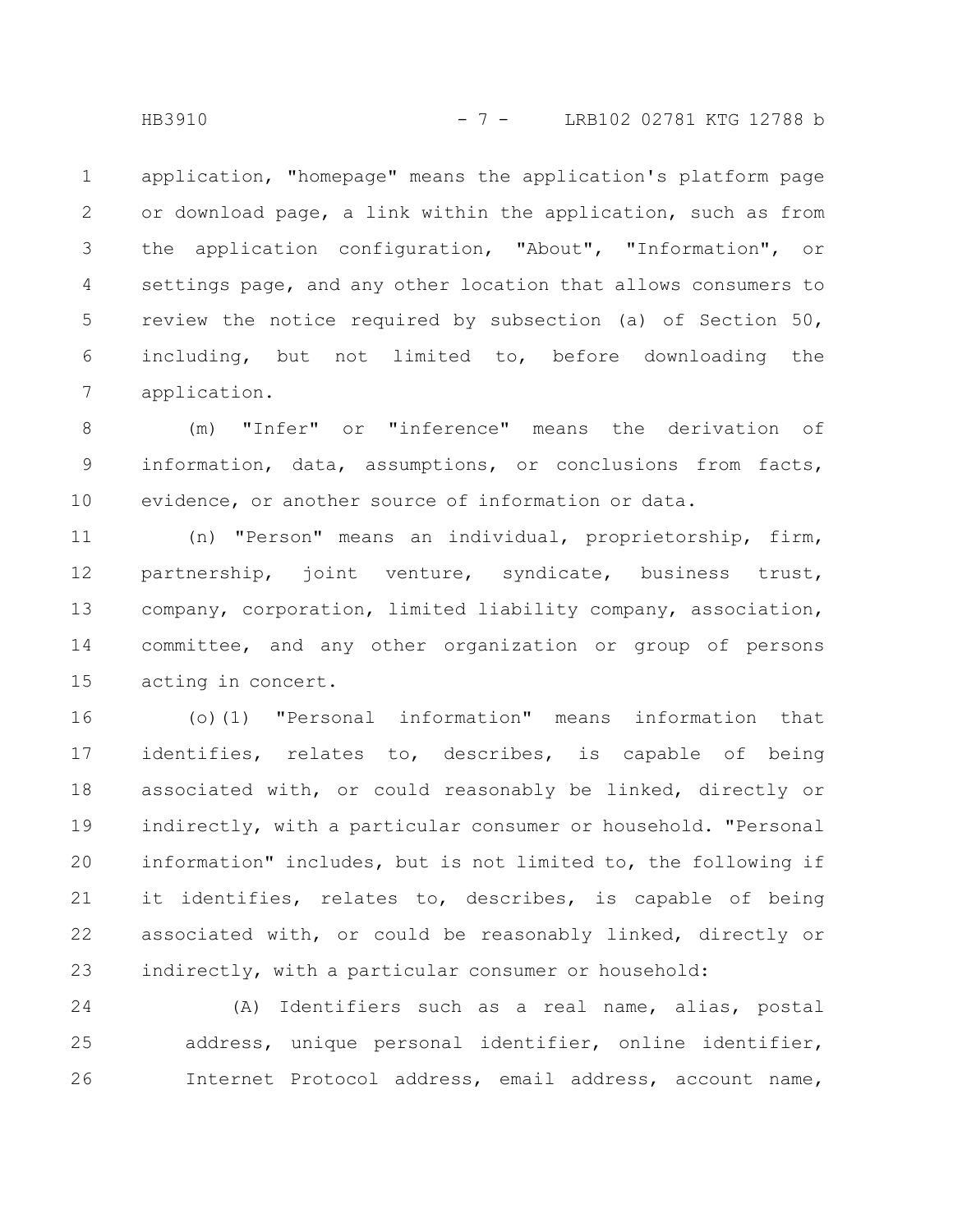1 2 social security number, driver's license number, passport number, or other similar identifiers.

(B) Any personal information that identifies, relates to, describes, or is capable of being associated with, a particular individual, including, but not limited to, his or her name, signature, social security number, physical characteristics or description, address, telephone number, passport number, driver's license or State identification card number, insurance policy number, education, employment, employment history, bank account number, credit card number, debit card number, or any other financial information, medical information, or health insurance information. "Personal information" does not include publicly available information that is lawfully made available to the general public from federal, State, or local government records. 3 4 5 6 7 8 9 10 11 12 13 14 15 16

(C) Characteristics of protected classifications under State or federal law. 17 18

(D) Commercial information, including records of personal property, products or services purchased, obtained, or considered, or other purchasing or consuming histories or tendencies. 19 20 21 22

23

(E) Biometric information.

(F) Internet or other electronic network activity information, including, but not limited to, browsing history, search history, and information regarding a 24 25 26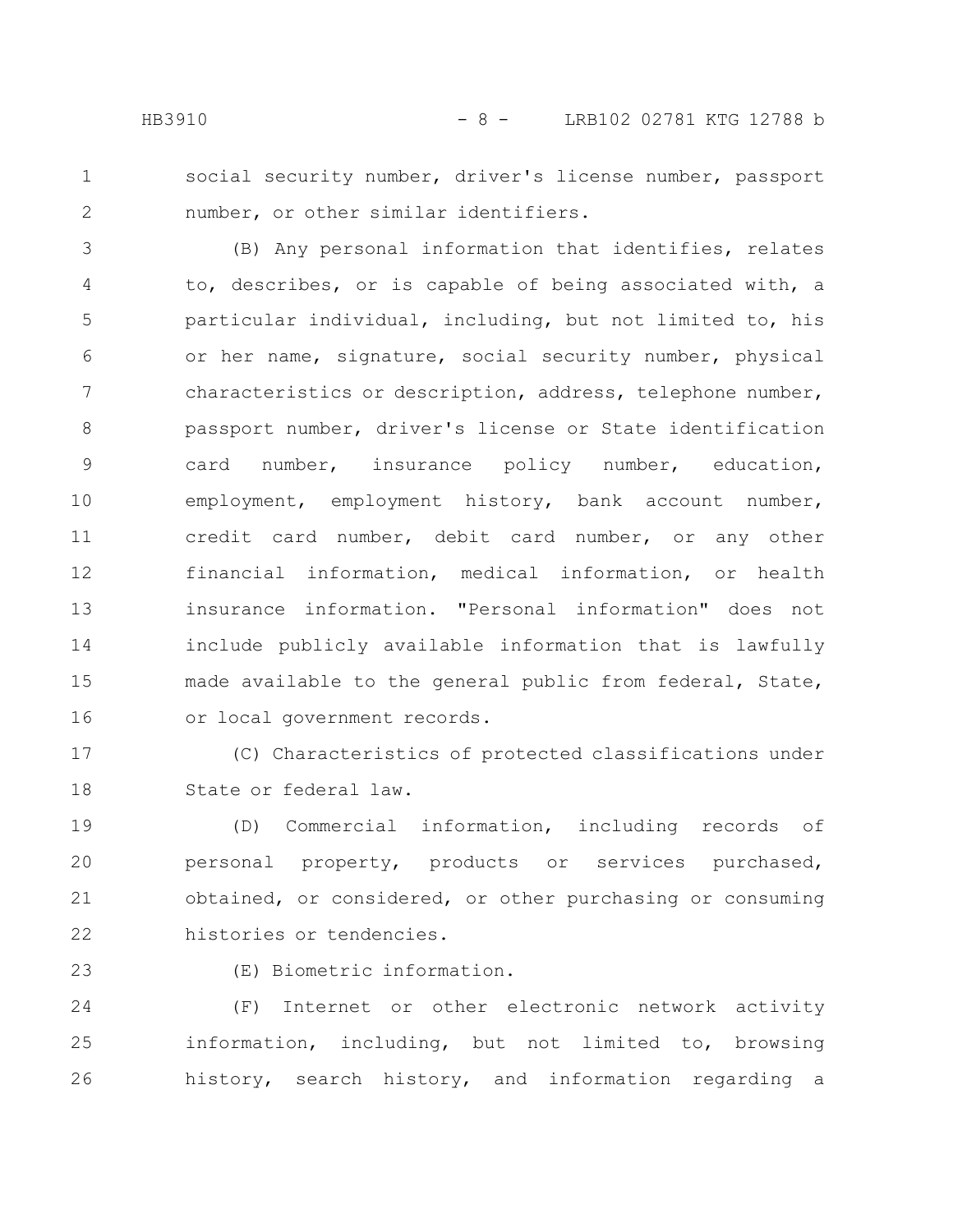- consumer's interaction with an Internet website, application, or advertisement. 1 2
	- (G) Geolocation data.

(H) Audio, electronic, visual, thermal, olfactory, or similar information. 4 5

6

3

(I) Professional or employment-related information.

(J) Education information, defined as information that is not publicly available personally identifiable information as defined in the Family Educational Rights and Privacy Act (20 U.S.C. 1232g; 34 CFR Part 99). 7 8 9 10

(K) Inferences drawn from any of the information identified in this subsection to create a profile about a consumer reflecting the consumer's preferences, characteristics, psychological trends, predispositions, behavior, attitudes, intelligence, abilities, and aptitudes. 11 12 13 14 15 16

(2) "Personal information" does not include publicly available information. For purposes of this subsection, "publicly available" means information that is lawfully made available from federal, State, or local government records, if any conditions associated with such information. "Publicly available" does not mean biometric information collected by a business about a consumer without the consumer's knowledge. Information is not publicly available if that data is used for a purpose that is not compatible with the purpose for which the data is maintained and made available in the government 17 18 19 20 21 22 23 24 25 26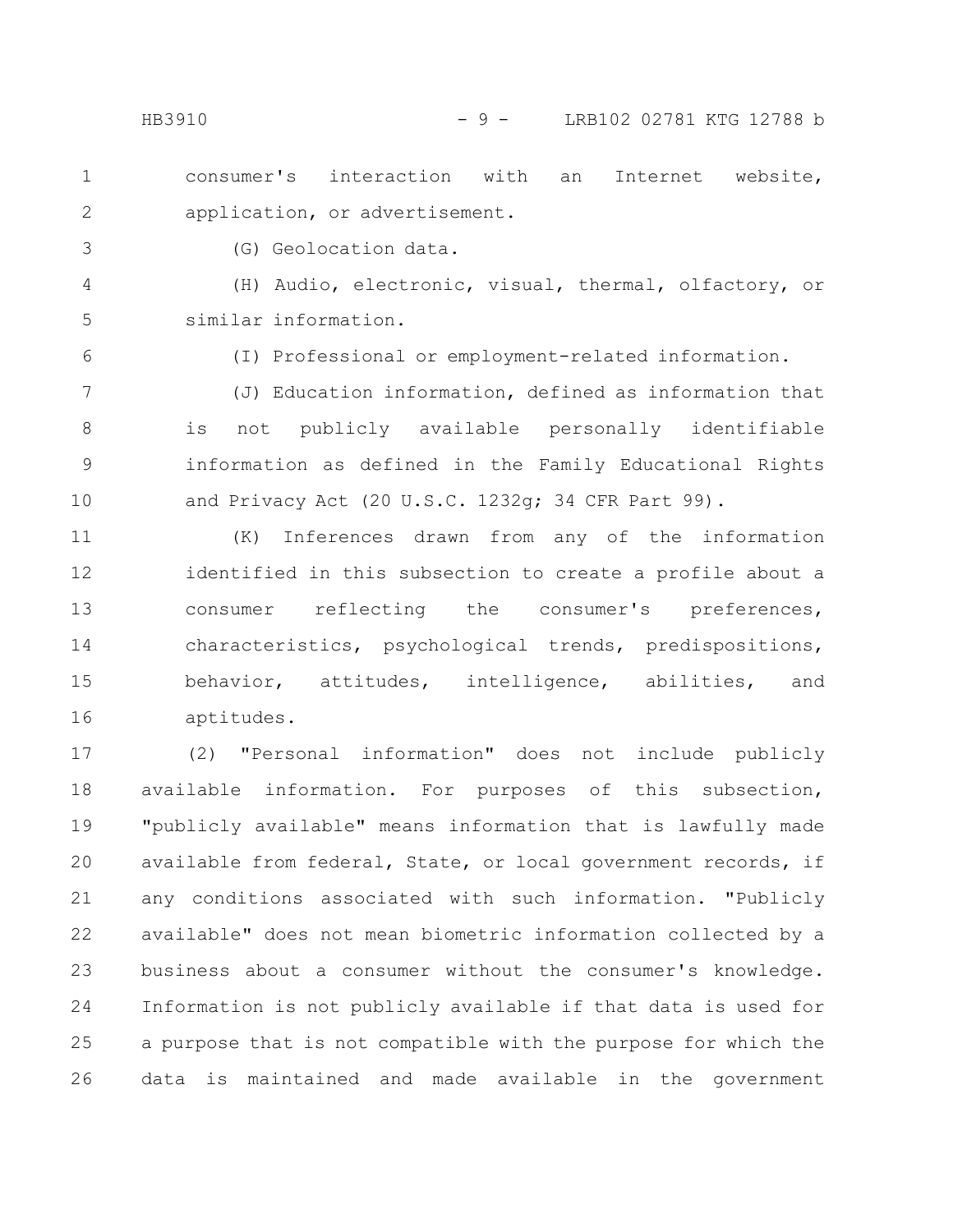records or for which it is publicly maintained. "Publicly available" does not include consumer information that is deidentified or aggregate consumer information. 1 2 3

(p) "Probabilistic identifier" means the identification of a consumer or a device to a degree of certainty of more probable than not based on any categories of personal information included in, or similar to, the categories enumerated in the definition of personal information. 4 5 6 7 8

(q) "Processing" means any operation or set of operations that are performed on personal data or on sets of personal data, whether or not by automated means. 9 10 11

(r) "Pseudonymize" or "pseudonymization" means the processing of personal information in a manner that renders the personal information no longer attributable to a specific consumer without the use of additional information, provided that the additional information is kept separately and is subject to technical and organizational measures to ensure that the personal information is not attributed to an identified or identifiable consumer. 12 13 14 15 16 17 18 19

(s) "Research" means scientific, systematic study and observation, including basic research or applied research that is in the public interest and that adheres to all other applicable ethics and privacy laws or studies conducted in the public interest in the area of public health. Research with personal information that may have been collected from a consumer in the course of the consumer's interactions with a 20 21 22 23 24 25 26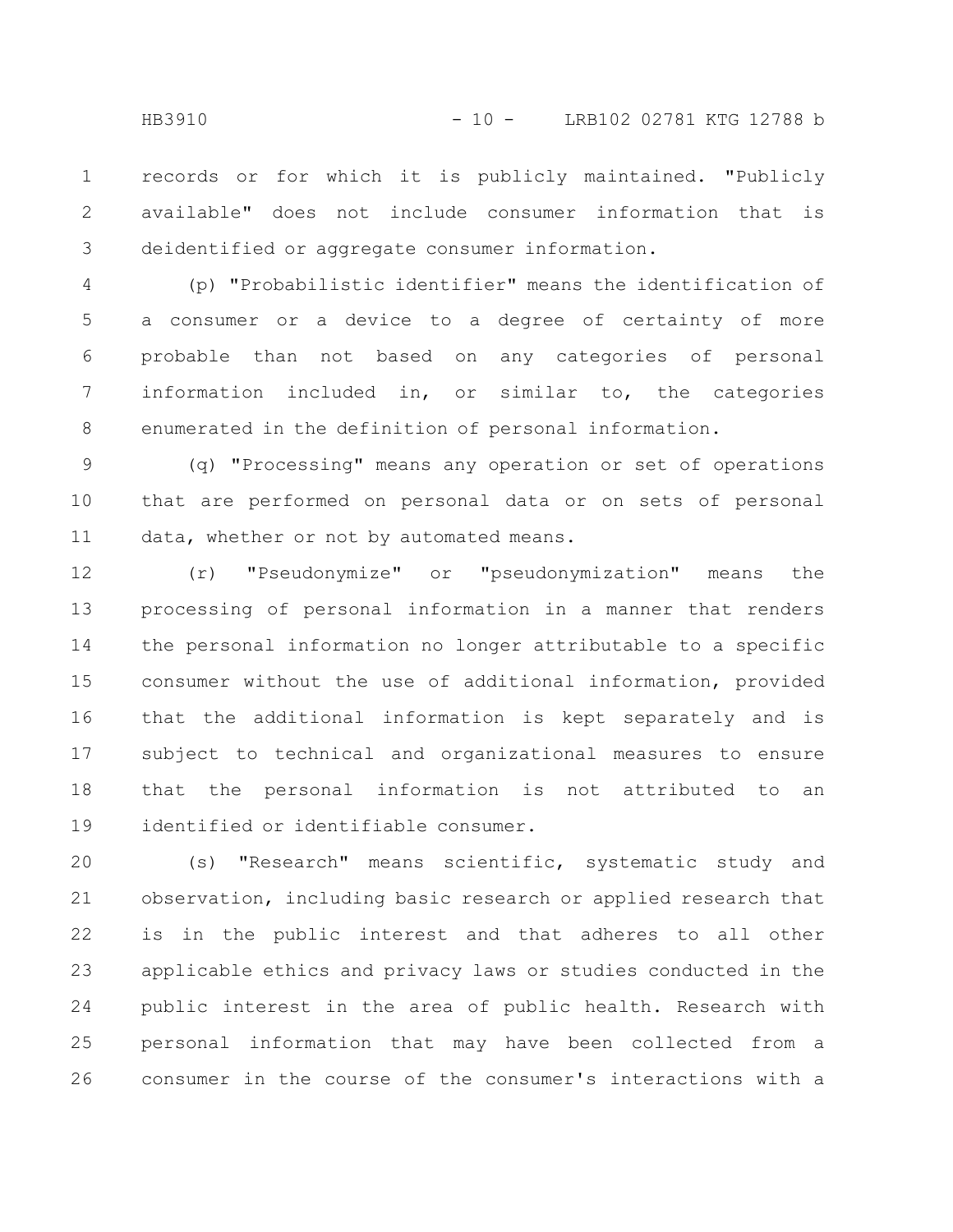business's service or device for other purposes: 1

2

3

(1) Shall be compatible with the business purpose for which the personal information was collected.

(2) Shall be subsequently pseudonymized and deidentified, or deidentified and in the aggregate, such that the information cannot reasonably identify, relate to, describe, be capable of being associated with, or be linked, directly or indirectly, to a particular consumer. 4 5 6 7 8

(3) Shall be made subject to technical safeguards that prohibit reidentification of the consumer to whom the information may pertain. 9 10 11

(4) Shall be subject to business processes that specifically prohibit reidentification of the information. 12 13

(5) Shall be made subject to business processes to prevent inadvertent release of deidentified information. 14 15

(6) Shall be protected from any reidentification attempts. 16 17

(7) Shall be used solely for research purposes that are compatible with the context in which the personal information was collected. 18 19 20

21

(8) Shall not be used for any commercial purpose.

(9) Shall be subjected by the business conducting the research to additional security controls that limit access to the research data to only those individuals in a business as are necessary to carry out the research purpose. 22 23 24 25 26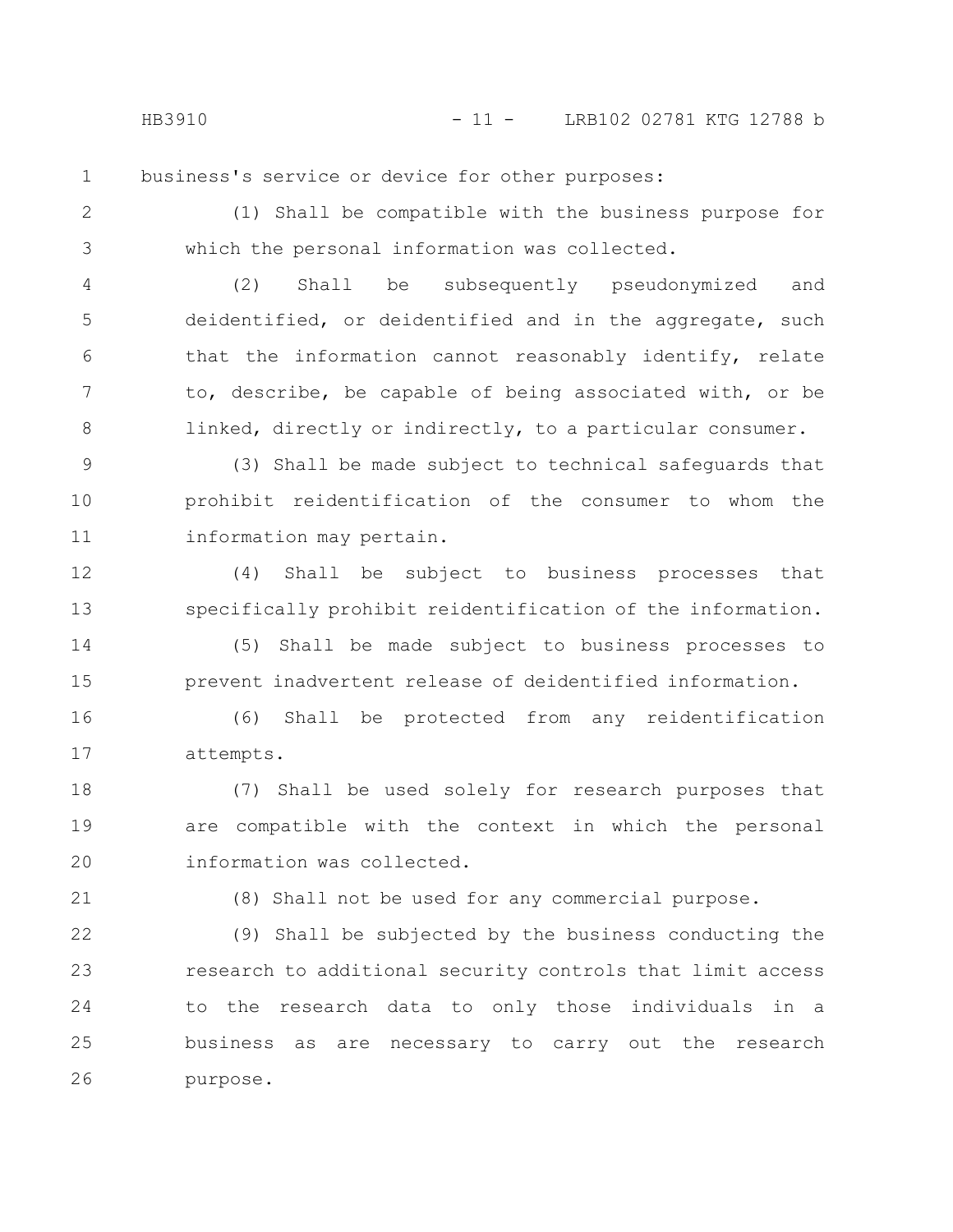(t)(1) "Sell", "selling", "sale", or "sold" means selling, renting, releasing, disclosing, disseminating, making available, transferring, or otherwise communicating orally, in writing, or by electronic or other means, a consumer's personal information by the business to another business or a third party for monetary or other valuable consideration. 1 2 3 4 5 6

(2) For purposes of this Act, a business does not sell personal information when: 7 8

(A) A consumer uses or directs the business to intentionally disclose personal information or uses the business to intentionally interact with a third party, provided the third party does not also sell the personal information, unless that disclosure would be consistent with the provisions of this Act. An intentional interaction occurs when the consumer intends to interact with the third party, via one or more deliberate interactions. Hovering over, muting, pausing, or closing a given piece of content does not constitute a consumer's intent to interact with a third party. 9 10 11 12 13 14 15 16 17 18 19

(B) The business uses or shares an identifier for a consumer who has opted out of the sale of the consumer's personal information for the purposes of alerting third parties that the consumer has opted out of the sale of the consumer's personal information. 20 21 22 23 24

(C) The business uses or shares with a service provider personal information of a consumer that is 25 26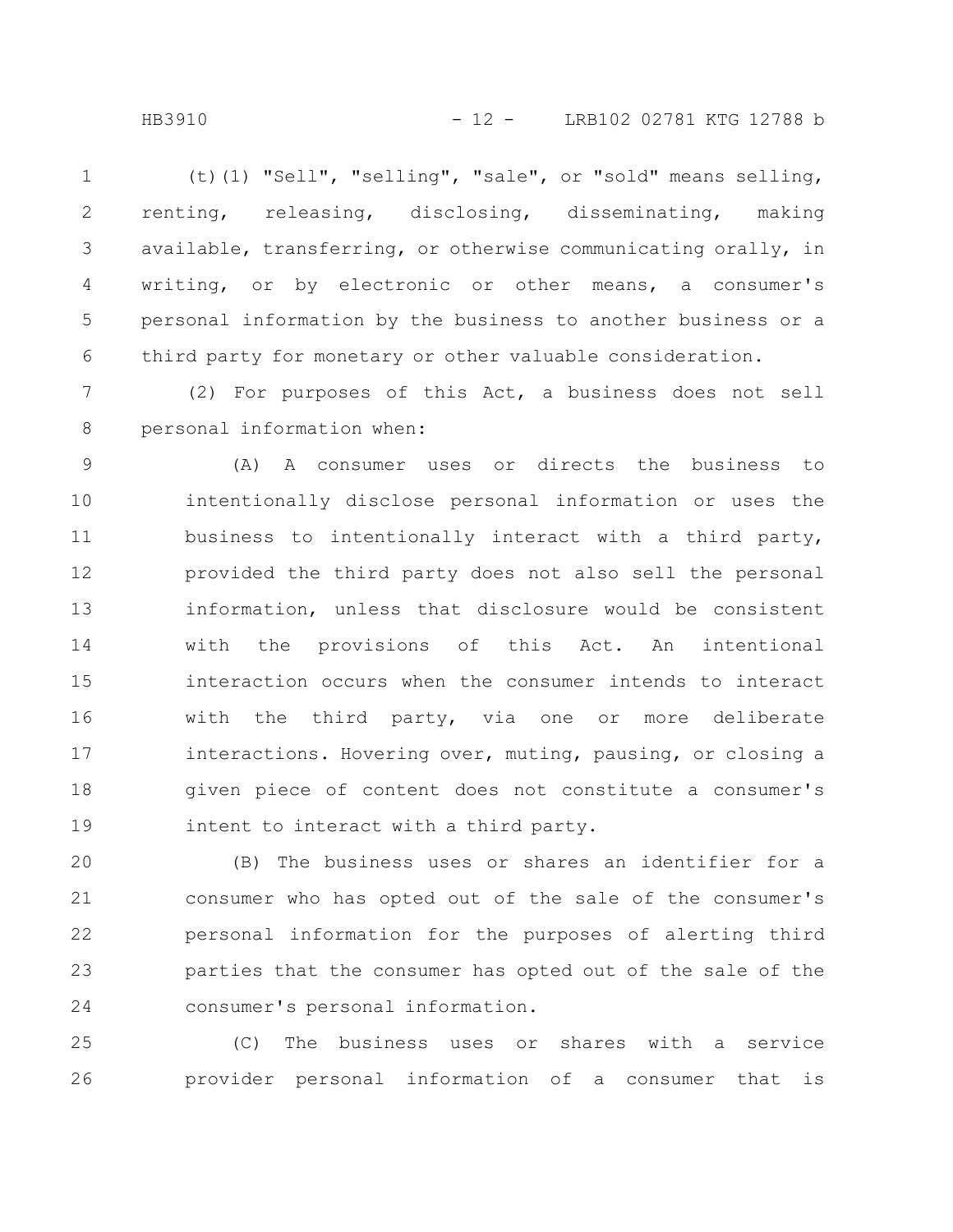necessary to perform a business purpose if both of the following conditions are met: 1 2

(i) The business has provided notice that information being used or shared in its terms and conditions consistent with Section 45. 3 4 5

(ii) The service provider does not further collect, sell, or use the personal information of the consumer except as necessary to perform the business purpose. 6 7 8 9

(D) The business transfers to a third party the personal information of a consumer as an asset that is part of a merger, acquisition, bankruptcy, or other transaction in which the third party assumes control of all or part of the business, provided that information is used or shared consistently with Sections 20 and 25. If a third party materially alters how it uses or shares the personal information of a consumer in a manner that is materially inconsistent with the promises made at the time of collection, it shall provide prior notice of the new or changed practice to the consumer. The notice shall be sufficiently prominent and robust to ensure that existing consumers can easily exercise their choices consistently with Section 30. This subparagraph does not authorize a business to make material, retroactive privacy policy changes or make other changes in their privacy policy in a manner that would violate the Uniform Deceptive Trade 10 11 12 13 14 15 16 17 18 19 20 21 22 23 24 25 26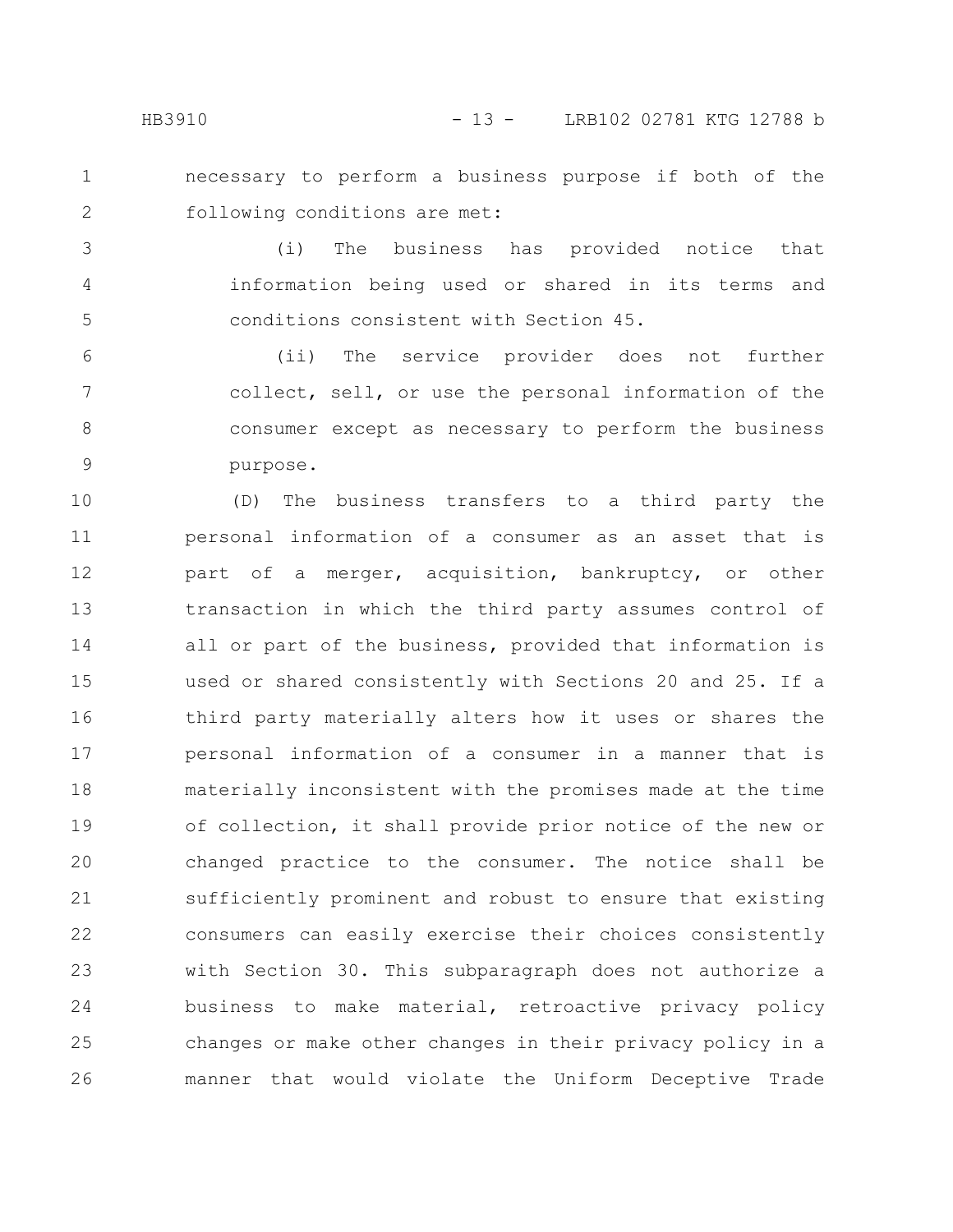Practices Act. 1

(u) "Service" or "services" means work, labor, and services, including services furnished in connection with the sale or repair of goods. 2 3 4

(v) "Service provider" means a sole proprietorship, partnership, limited liability company, corporation, association, or other legal entity that is organized or operated for the profit or financial benefit of its shareholders or other owners, that processes information on behalf of a business and to which the business discloses a consumer's personal information for a business purpose in accordance with a written contract, provided that the contract prohibits the entity receiving the information from retaining, using, or disclosing the personal information for any purpose other than for the specific purpose of performing the services specified in the contract for the business, or as otherwise permitted by this Act, including retaining, using, or disclosing the personal information for a commercial purpose other than providing the services specified in the contract with the business. 5 6 7 8 9 10 11 12 13 14 15 16 17 18 19 20

(w) "Third party" means a person who is not any of the following: 21 22

(1) The business that collects personal information from consumers under this Act. 23 24

(2)(A) A person to whom the business discloses a consumer's personal information for a business purpose in 25 26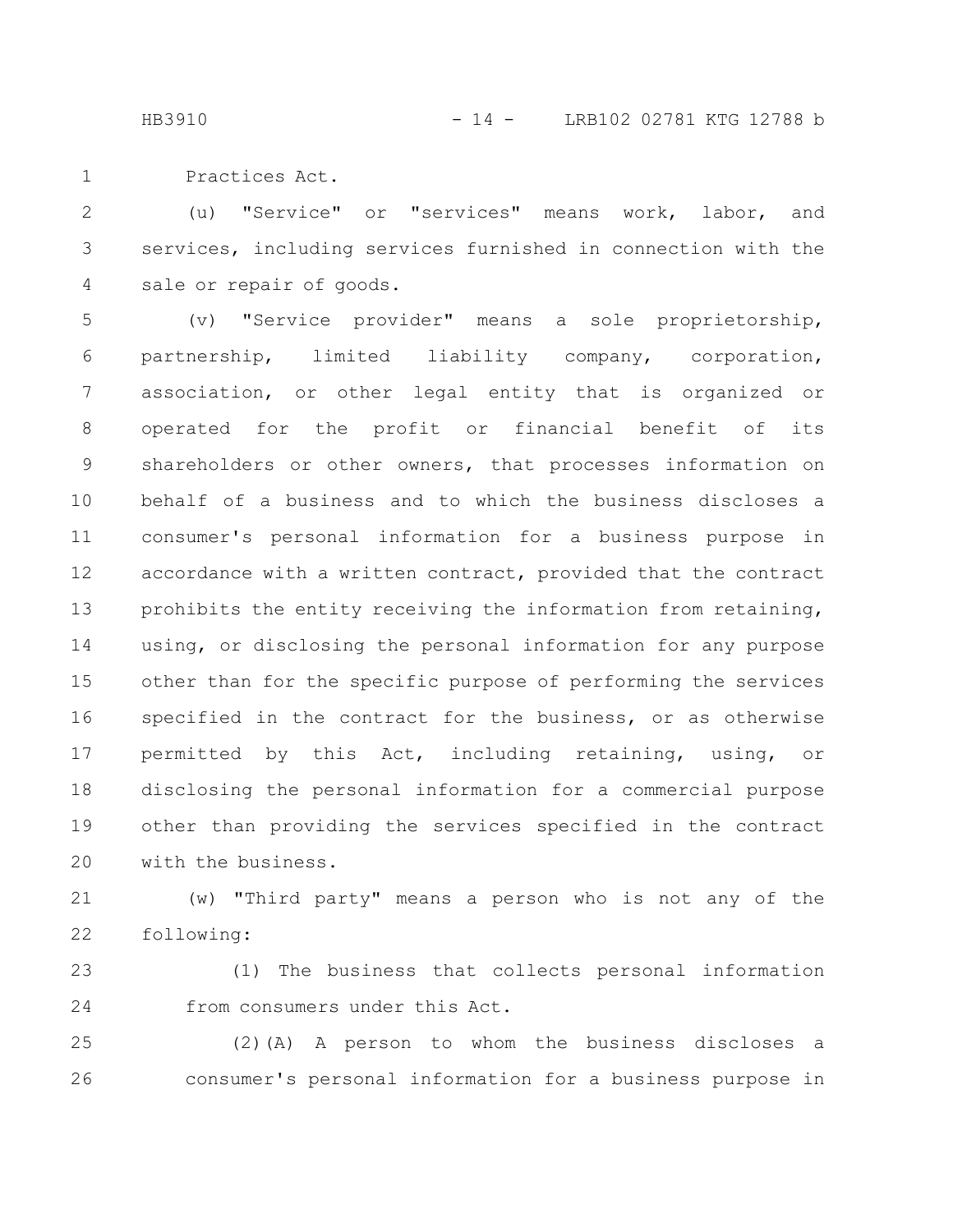accordance with a written contract, provided that the contract: 1 2

(i) Prohibits the person receiving the personal information from:

```
5
```
3

4

(I) Selling the personal information.

(II) Retaining, using, or disclosing the personal information for any purpose other than for the specific purpose of performing the services specified in the contract, including retaining, using, or disclosing the personal information for a commercial purpose other than providing the services specified in the contract. 6 7 8 9 10 11 12

(III) Retaining, using, or disclosing the information outside of the direct business relationship between the person and the business. 13 14 15

(ii) Includes a certification made by the person receiving the personal information that the person understands the restrictions in subparagraph (A) and will comply with them. 16 17 18 19

(B) A person covered by this paragraph who violates any of the restrictions set forth in this Act shall be liable for the violations. A business that discloses personal information to a person covered by this paragraph in compliance with this paragraph shall not be liable under this Act if the person receiving the personal information uses it in violation of the restrictions set 20 21 22 23 24 25 26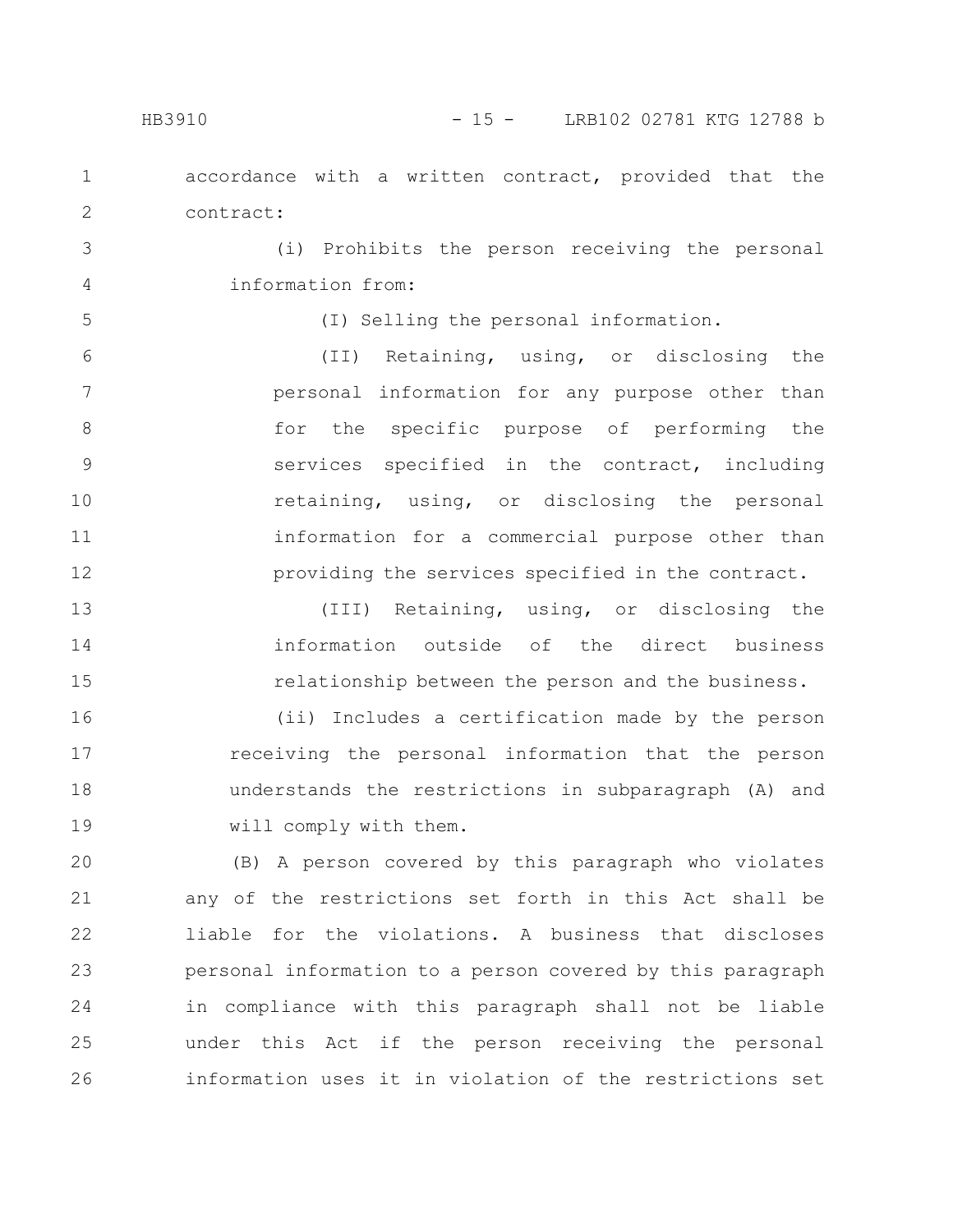forth in this Act, provided that, at the time of disclosing the personal information, the business does not have actual knowledge, or reason to believe, that the person intends to commit such a violation. 1 2 3 4

(x) "Unique identifier" or "unique personal identifier" means a persistent identifier that can be used to recognize a consumer, a family, or a device that is linked to a consumer or family, over time and across different services, including, but not limited to, a device identifier; an Internet Protocol address; cookies, beacons, pixel tags, mobile ad identifiers, or similar technology; customer number, unique pseudonym, or user alias; telephone numbers, or other forms of persistent or probabilistic identifiers that can be used to identify a particular consumer or device. As used in this subsection, "family" means a custodial parent or guardian and any minor children over which the parent or guardian has custody. 5 6 7 8 9 10 11 12 13 14 15 16

(y) "Verifiable consumer request" means a request that is made by a consumer, by a consumer on behalf of the consumer's minor child, or by a natural person or a person registered with the Secretary of State, authorized by the consumer to act on the consumer's behalf, and that the business can reasonably verify, in accordance with regulations adopted by the Attorney General under paragraph (7) of subsection (a) of Section 80 to be the consumer about whom the business has collected personal information. A business is not obligated to provide information to the consumer in accordance with Sections 20 and 17 18 19 20 21 22 23 24 25 26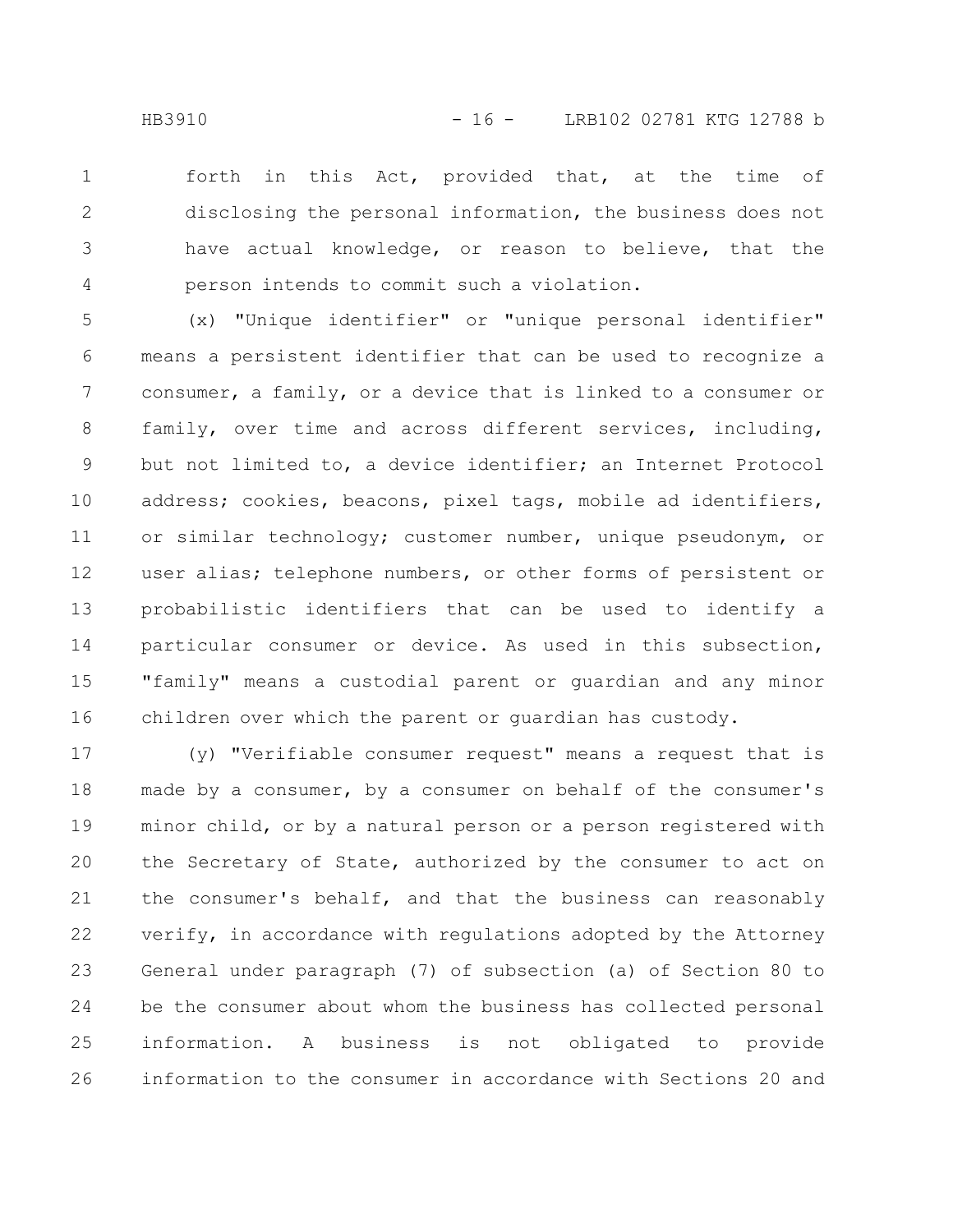25 if the business cannot verify, in accordance with this subsection and regulations adopted by the Attorney General under paragraph (7) of subsection (a) of Section 80, that the consumer making the request is the consumer about whom the business has collected information or is a person authorized by the consumer to act on such consumer's behalf. 1 2 3 4 5 6

Section 10. Personal information; business collection and disclosure. 7 8

(a) A consumer has the right to request that a business that collects the consumer's personal information disclose to that consumer the categories and specific pieces of personal information the business has collected. 9 10 11 12

(b) A business that collects a consumer's personal information shall, at or before the point of collection, inform the consumer as to the categories of personal information to be collected and the purposes for which the categories of personal information shall be used. A business shall not collect additional categories of personal information or use personal information collected for additional purposes without providing the consumer with notice consistent with this Section. 13 14 15 16 17 18 19 20 21

(c) A business shall provide the information specified in subsection (a) to a consumer only upon receipt of a verifiable consumer request. 22 23 24

25

(d) A business that receives a verifiable consumer request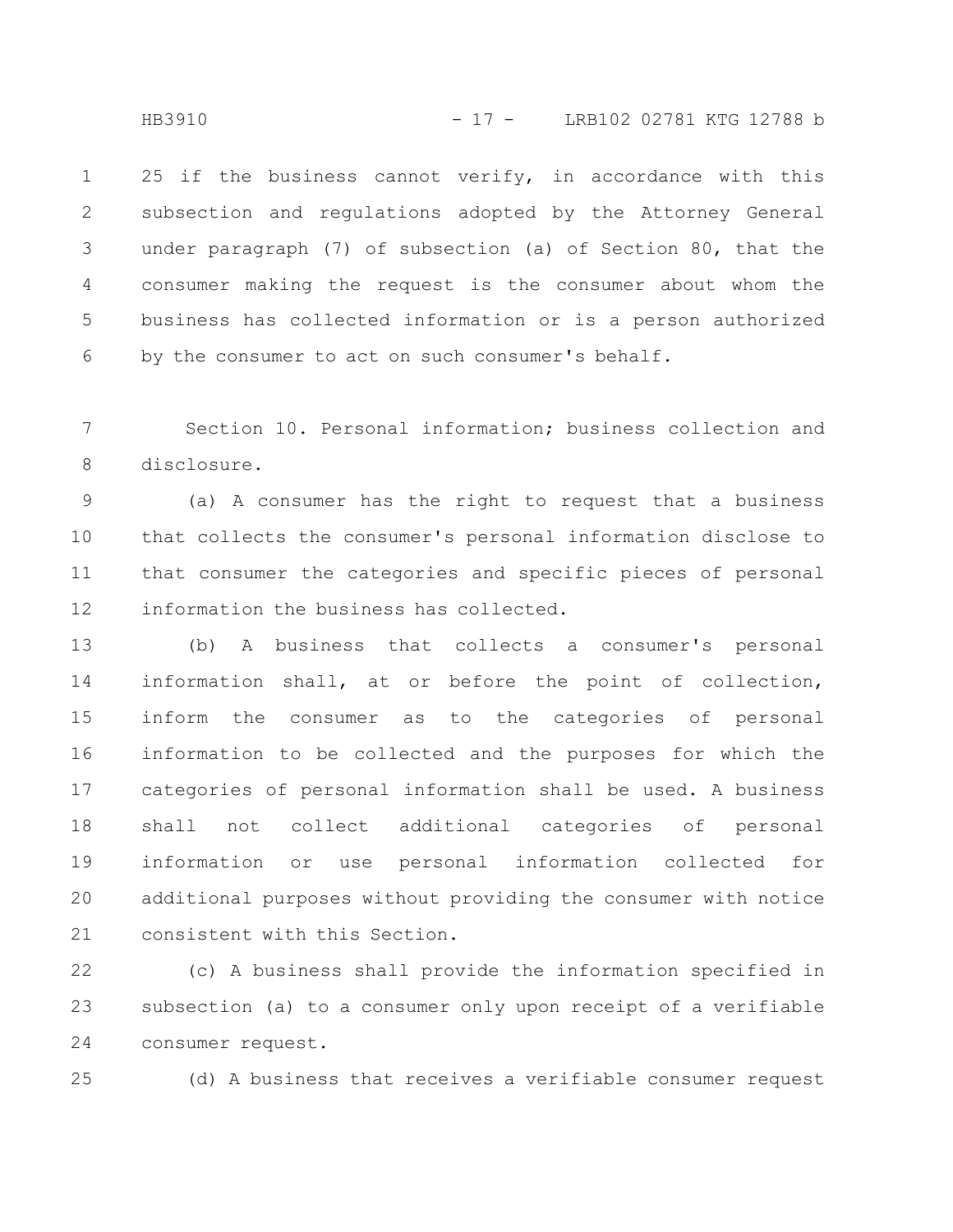from a consumer to access personal information shall promptly take steps to disclose and deliver, free of charge to the consumer, the personal information required by this Section. The information may be delivered by mail or electronically, and if provided electronically, the information shall be in a portable and, to the extent technically feasible, in a readily usable format that allows the consumer to transmit this information to another entity without hindrance. A business may provide personal information to a consumer at any time, but shall not be required to provide personal information to a consumer more than twice in a 12-month period. 1 2 3 4 5 6 7 8 9 10 11

(e) This Section does not require a business to retain any personal information collected for a single, one-time transaction, if such information is not sold or retained by the business or to reidentify or otherwise link information that is not maintained in a manner that would be considered personal information. 12 13 14 15 16 17

Section 15. Consumer request to delete personal information. 18 19

(a) A consumer has the right to request that a business delete any personal information about the consumer which the business has collected from the consumer. 20 21 22

(b) A business that collects personal information about consumers shall disclose, in accordance with Section 40, the consumer's rights to request the deletion of the consumer's 23 24 25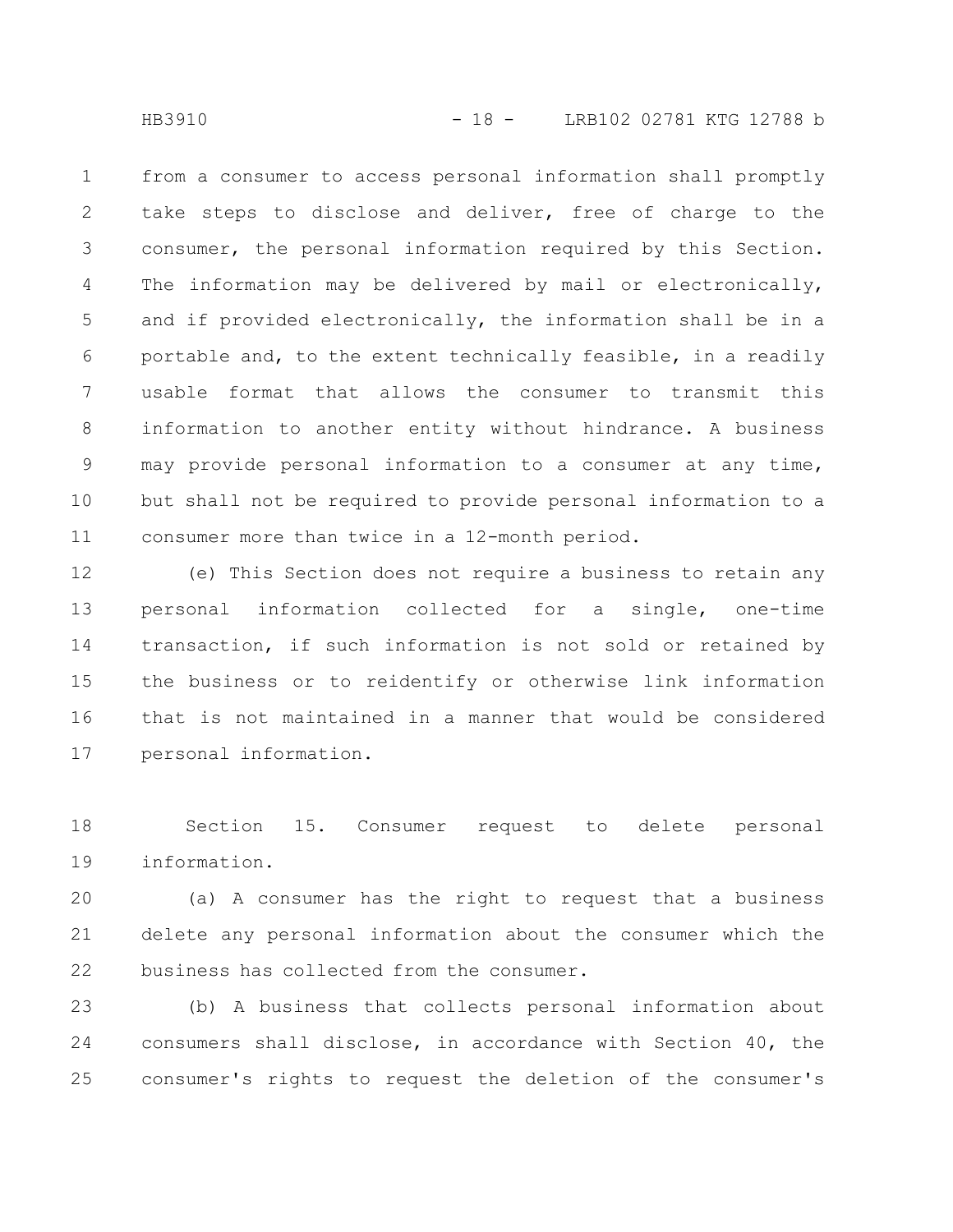personal information. 1

(c) A business that receives a verifiable consumer request from a consumer to delete the consumer's personal information in accordance with subsection (a) shall delete the consumer's personal information from its records and direct any service providers to delete the consumer's personal information from their records. 2 3 4 5 6 7

(d) A business or a service provider shall not be required to comply with a consumer's request to delete the consumer's personal information if it is necessary for the business or service provider to maintain the consumer's personal information in order to: 8 9 10 11 12

(1) Complete the transaction for which the personal information was collected; provide a good or service requested by the consumer or reasonably anticipated within the context of a business's ongoing business relationship with the consumer; or otherwise perform a contract between the business and the consumer. 13 14 15 16 17 18

(2) Detect security incidents; protect against malicious, deceptive, fraudulent, or illegal activity; or prosecute those responsible for that activity. 19 20 21

(3) Debug to identify and repair errors that impair existing intended functionality. 22 23

(4) Exercise free speech, ensure the right of another consumer to exercise his or her right of free speech, or exercise another right provided for by law. 24 25 26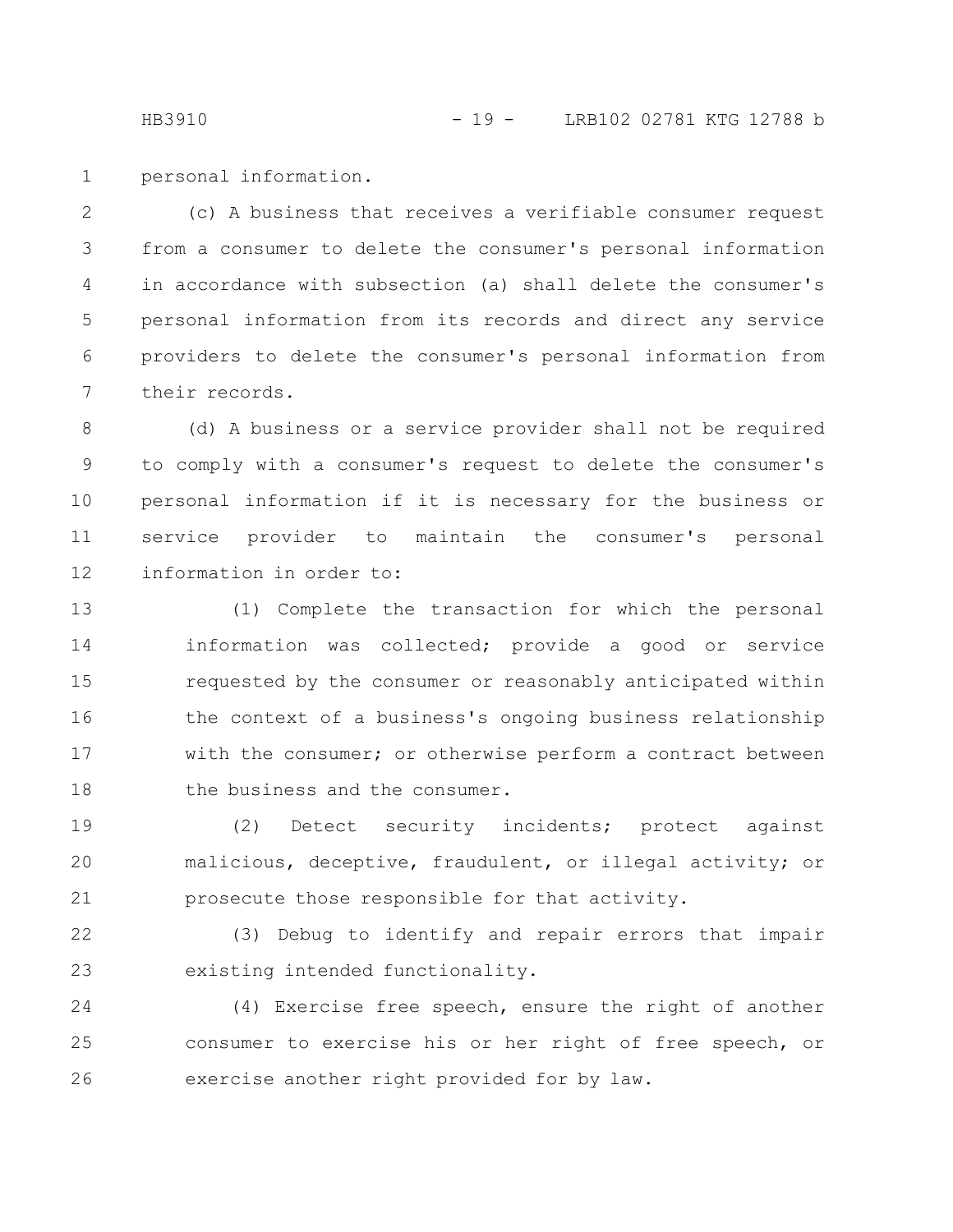1

(5) Comply with the Citizen Privacy Protection Act.

(6) Engage in public or peer-reviewed scientific, historical, or statistical research in the public interest that adheres to all other applicable ethics and privacy laws, when the businesses' deletion of the information is likely to render impossible or seriously impair the achievement of such research, if the consumer has provided informed consent. 2 3 4 5 6 7 8

(7) Enable solely internal uses that are reasonably aligned with the expectations of the consumer based on the consumer's relationship with the business. 9 10 11

12

(8) Comply with a legal obligation.

(9) Otherwise use the consumer's personal information, internally, in a lawful manner that is compatible with the context in which the consumer provided the information. 13 14 15

Section 20. Consumer request to disclose categories of information collected. 16 17

(a) A consumer has the right to request that a business that collects personal information about the consumer disclose to the consumer the following: 18 19 20

21

22

(1) The categories of personal information it has collected about that consumer.

(2) The categories of sources from which the personal information is collected. 23 24

25

(3) The business or commercial purpose for collecting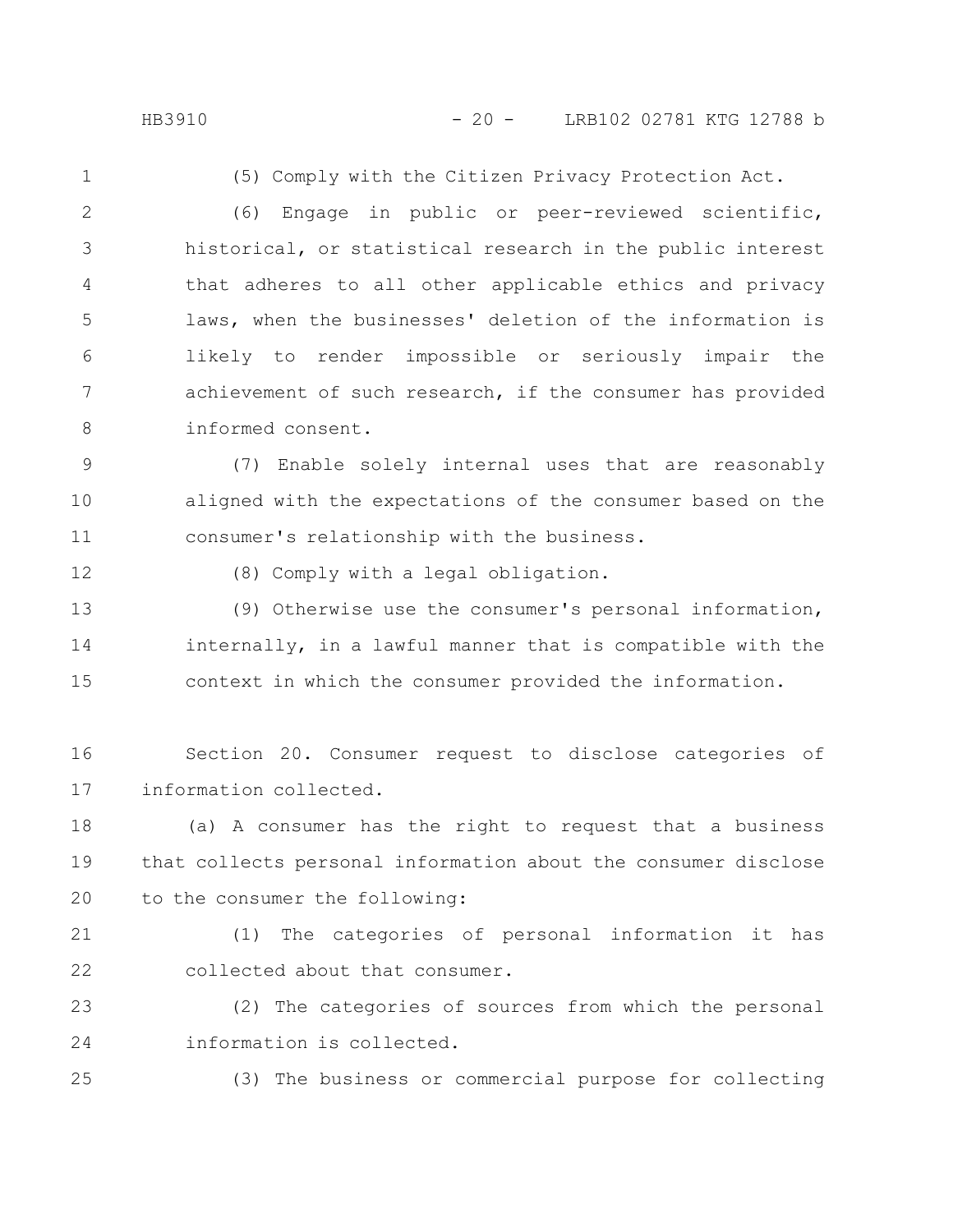1

or selling personal information.

(4) The categories of third parties with whom the business shares personal information. 2 3

(5) The specific pieces of personal information it has collected about that consumer. 4 5

(b) A business that collects personal information about a consumer shall disclose to the consumer, in accordance with paragraph (3) of subsection (a) of Section 40, the information specified in subsection (a) upon receipt of a verifiable consumer request from the consumer. 6 7 8 9 10

(c) A business that collects personal information about consumers shall disclose, in accordance with subparagraph (B) of paragraph (5) of subsection (a) of Section 40: 11 12 13

(1) The categories of personal information it has collected about that consumer. 14 15

(2) The categories of sources from which the personal information is collected. 16 17

(3) The business or commercial purpose for collecting or selling personal information. 18 19

(4) The categories of third parties with whom the business shares personal information. 20 21

(5) The specific pieces of personal information the business has collected about that consumer. 22 23

(d) This Section does not require a business to do the following: 24 25

26

(1) Retain any personal information about a consumer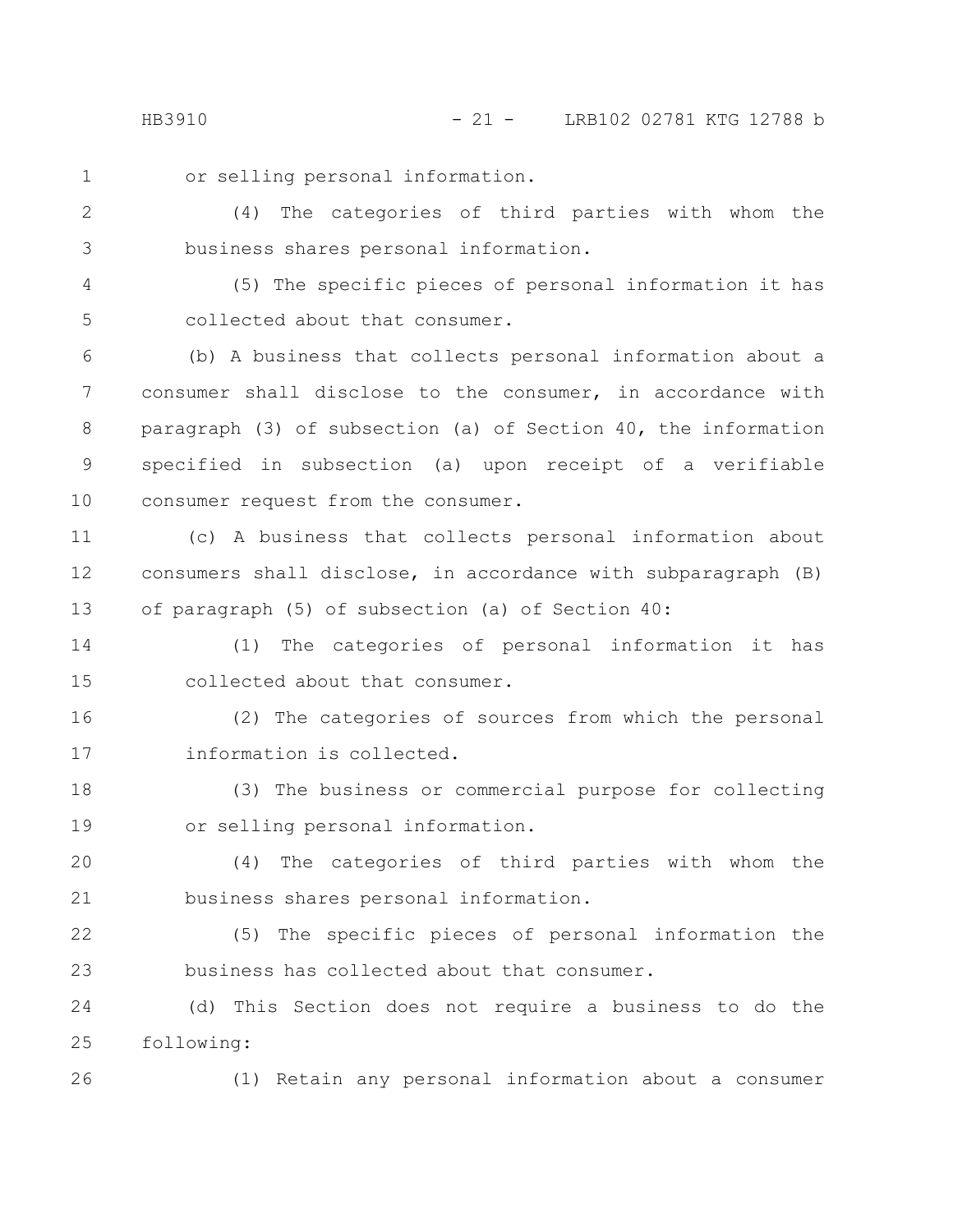collected for a single one-time transaction if, in the ordinary course of business, that information about the consumer is not retained. 1 2 3

(2) Reidentify or otherwise link any data that, in the ordinary course of business, is not maintained in a manner that would be considered personal information. 4 5 6

Section 25. Consumer request to disclose categories of information sold. 7 8

(a) A consumer has the right to request that a business that sells the consumer's personal information, or that discloses it for a business purpose, disclose to that consumer: 9 10 11 12

(1) The categories of personal information that the business collected about the consumer. 13 14

(2) The categories of personal information that the business sold about the consumer and the categories of third parties to whom the personal information was sold, by category or categories of personal information for each third party to whom the personal information was sold. 15 16 17 18 19

(3) The categories of personal information that the business disclosed about the consumer for a business purpose. 20 21 22

(b) A business that sells personal information about a consumer, or that discloses a consumer's personal information for a business purpose, shall disclose, in accordance with 23 24 25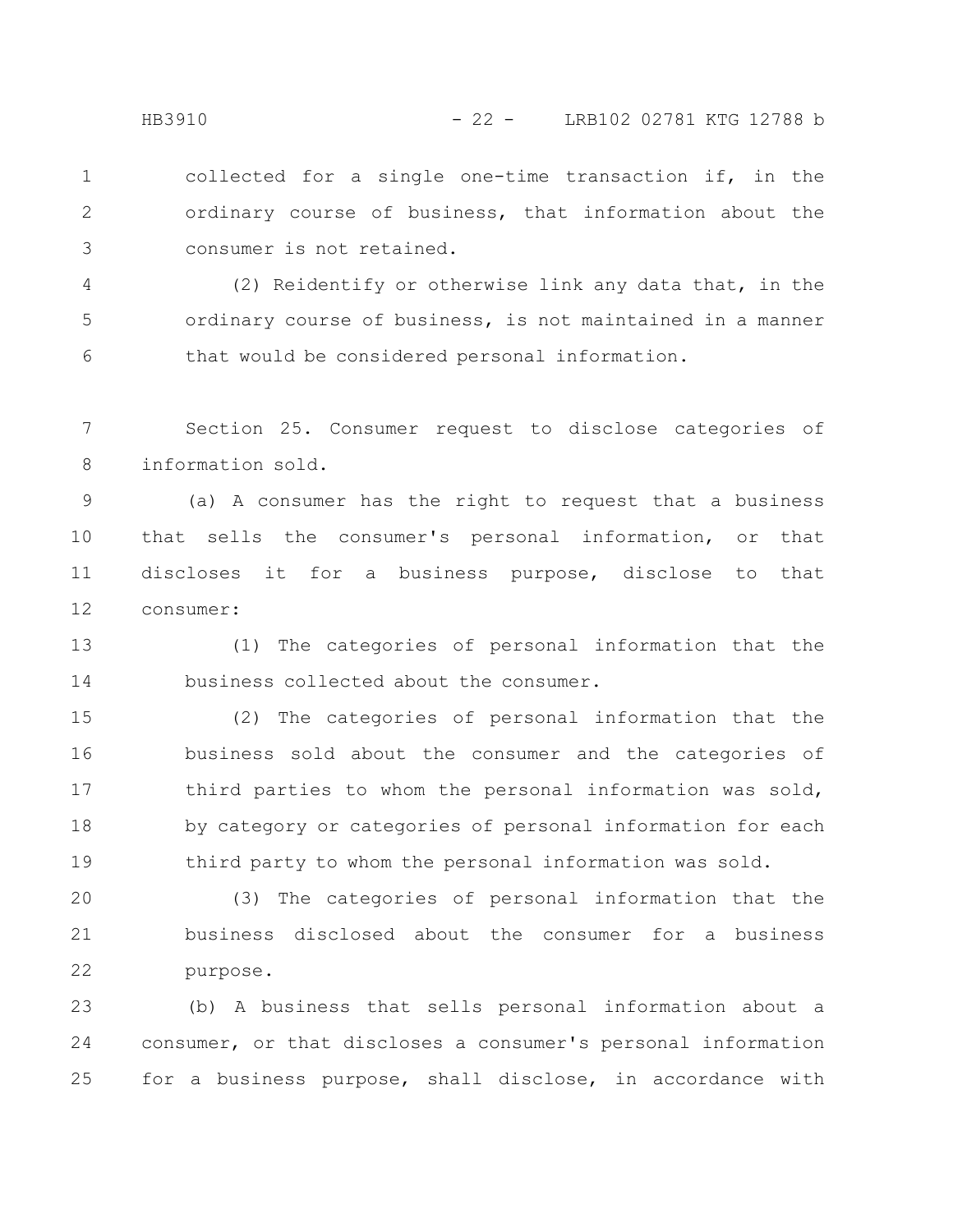paragraph (4) of subsection (a) of Section 40, the information specified in subsection (a) to the consumer upon receipt of a verifiable consumer request from the consumer. 1 2 3

(c) A business that sells consumers' personal information, or that discloses consumers' personal information for a business purpose, shall disclose, in accordance with subparagraph (C) of paragraph (5) of subsection (a) of Section 40: 4 5 6 7 8

(1) The category or categories of personal information it has sold, or if the business has not sold consumers' personal information, it shall disclose that fact. 9 10 11

(2) The category or categories of personal information it has disclosed for a business purpose, or if the business has not disclosed consumers' personal information for a business purpose, it shall disclose that fact. 12 13 14 15

(d) A third party shall not sell personal information about a consumer that has been sold to the third party by a business unless the consumer has received explicit notice and is provided an opportunity to exercise the right to opt out under Section 30. 16 17 18 19 20

Section 30. Right to opt out. 21

(a) A consumer has the right, at any time, to direct a business that sells personal information about the consumer to third parties not to sell the consumer's personal information. This right may be referred to as the right to opt out. 22 23 24 25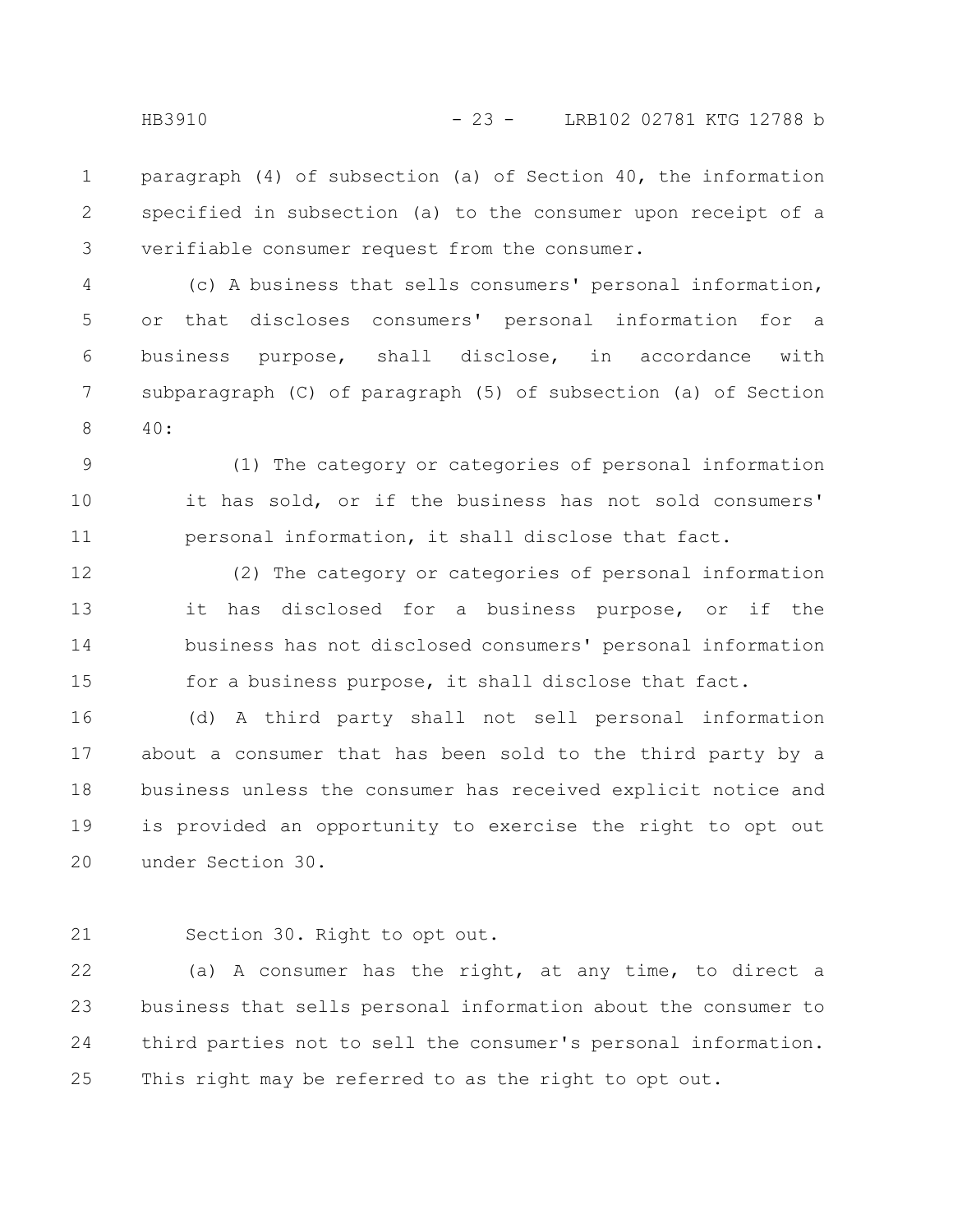(b) A business that sells consumers' personal information to third parties shall provide notice to consumers, in accordance with subsection (a) of Section 45, that this information may be sold and that consumers have the right to opt out of the sale of their personal information. 1 2 3 4 5

(c) Notwithstanding subsection (a), a business shall not sell the personal information of consumers if the business has actual knowledge that the consumer is less than 16 years of age, unless the consumer, in the case of consumers between 13 and 16 years of age, or the consumer's parent or guardian, in the case of consumers who are less than 13 years of age, has affirmatively authorized the sale of the consumer's personal information. A business that willfully disregards the consumer's age shall be deemed to have had actual knowledge of the consumer's age. This right may be referred to as the right to opt in. 6 7 8 9 10 11 12 13 14 15 16

(d) A business that has received direction from a consumer not to sell the consumer's personal information, or in the case of a minor consumer's personal information has not received consent to sell the minor consumer's personal information, shall be prohibited, in accordance with paragraph (4) of subsection (a) of Section 45, from selling the consumer's personal information after its receipt of the consumer's direction, unless the consumer subsequently provides express authorization for the sale of the consumer's personal information. 17 18 19 20 21 22 23 24 25 26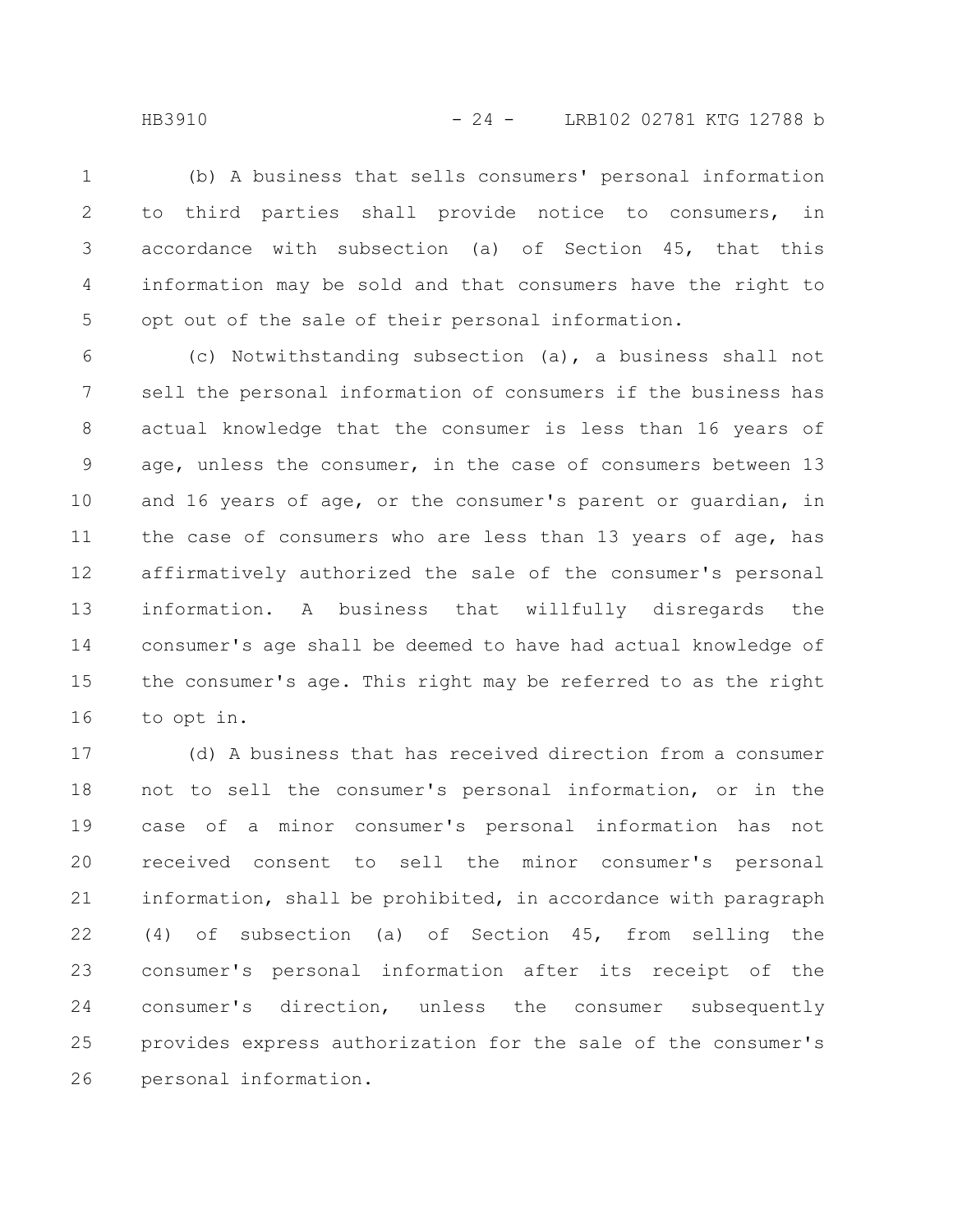1

Section 35. Prohibited practices.

(a)(1) A business shall not discriminate against a consumer because the consumer exercised any of the consumer's rights under this Act, including, but not limited to, by: 2 3 4

5

(A) Denying goods or services to the consumer.

(B) Charging different prices or rates for goods or services, including through the use of discounts or other benefits or imposing penalties. 6 7 8

(C) Providing a different level or quality of goods or services to the consumer. 9 10

(D) Suggesting that the consumer will receive a different price or rate for goods or services or a different level or quality of goods or services. 11 12 13

(2) Nothing in this subsection prohibits a business from charging a consumer a different price or rate, or from providing a different level or quality of goods or services to the consumer, if that difference is reasonably related to the value provided to the consumer by the consumer's data. 14 15 16 17 18

(b)(1) A business may offer financial incentives, including payments to consumers as compensation, for the collection of personal information, the sale of personal information, or the deletion of personal information. A business may also offer a different price, rate, level, or quality of goods or services to the consumer if that price or difference is directly related to the value provided to the 19 20 21 22 23 24 25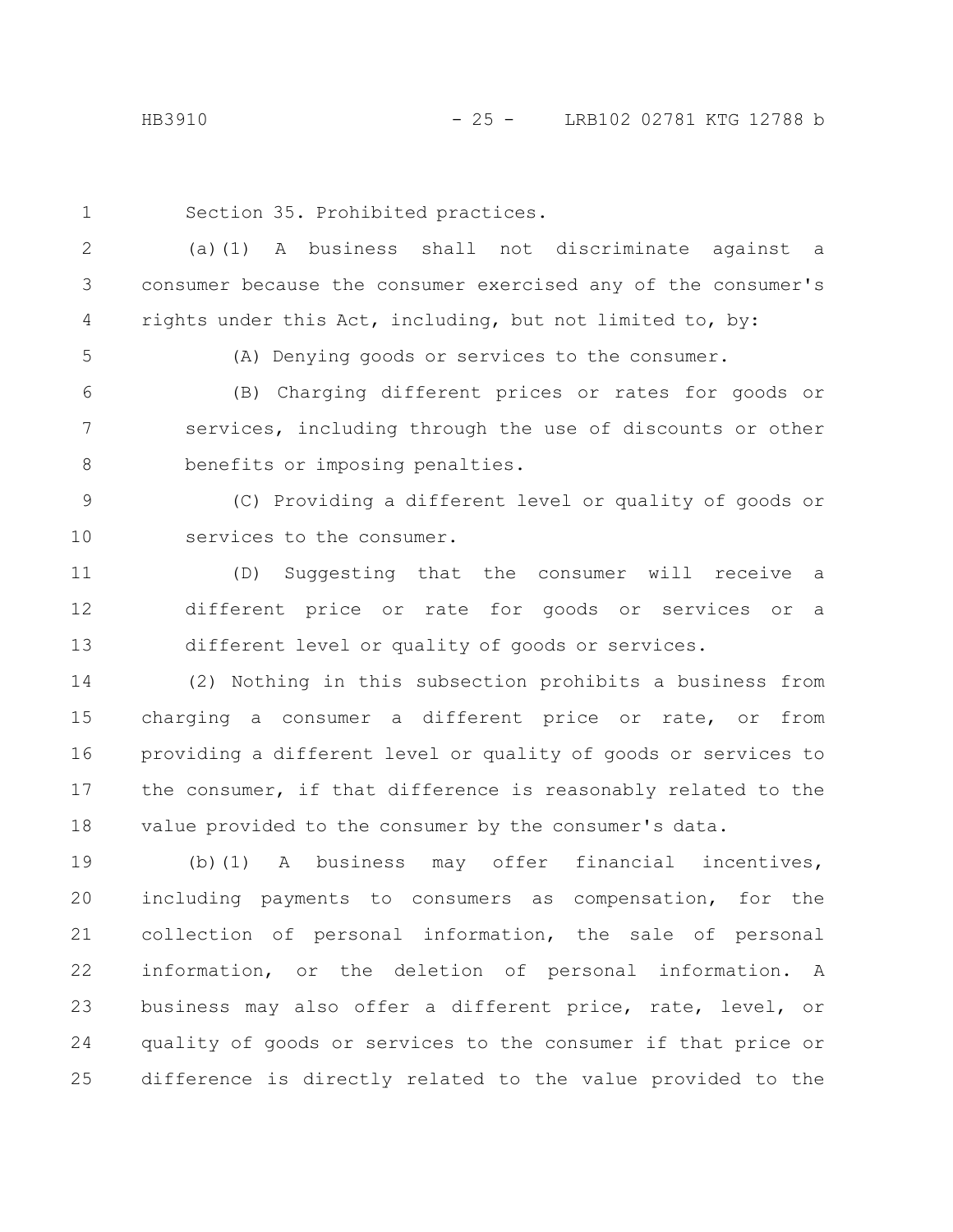consumer by the consumer's data. 1

(2) A business that offers any financial incentives in accordance with this subsection, shall notify consumers of the financial incentives as provided under Section 45. 2 3 4

(3) A business may enter a consumer into a financial incentive program only if the consumer gives the business prior opt-in consent in accordance with Section 45 which clearly describes the material terms of the financial incentive program and which may be revoked by the consumer at any time. 5 6 7 8 9 10

(4) A business shall not use financial incentive practices that are unjust, unreasonable, coercive, or usurious in nature. 11 12 13

Section 40. Processing disclosure requests; deadlines. 14

(a) In order to comply with Sections 10, 15, 20, 25, and 35, a business shall, in a form that is reasonably accessible to consumers: 15 16 17

(1) Make available to consumers 2 or more designated methods for submitting requests for information required to be disclosed under Sections 20 and 25, including, at a minimum, a toll-free telephone number, and if the business maintains a website, a website address. 18 19 20 21 22

(2) Disclose and deliver the required information to a consumer free of charge within 45 days of receiving a verifiable consumer request from the consumer. The 23 24 25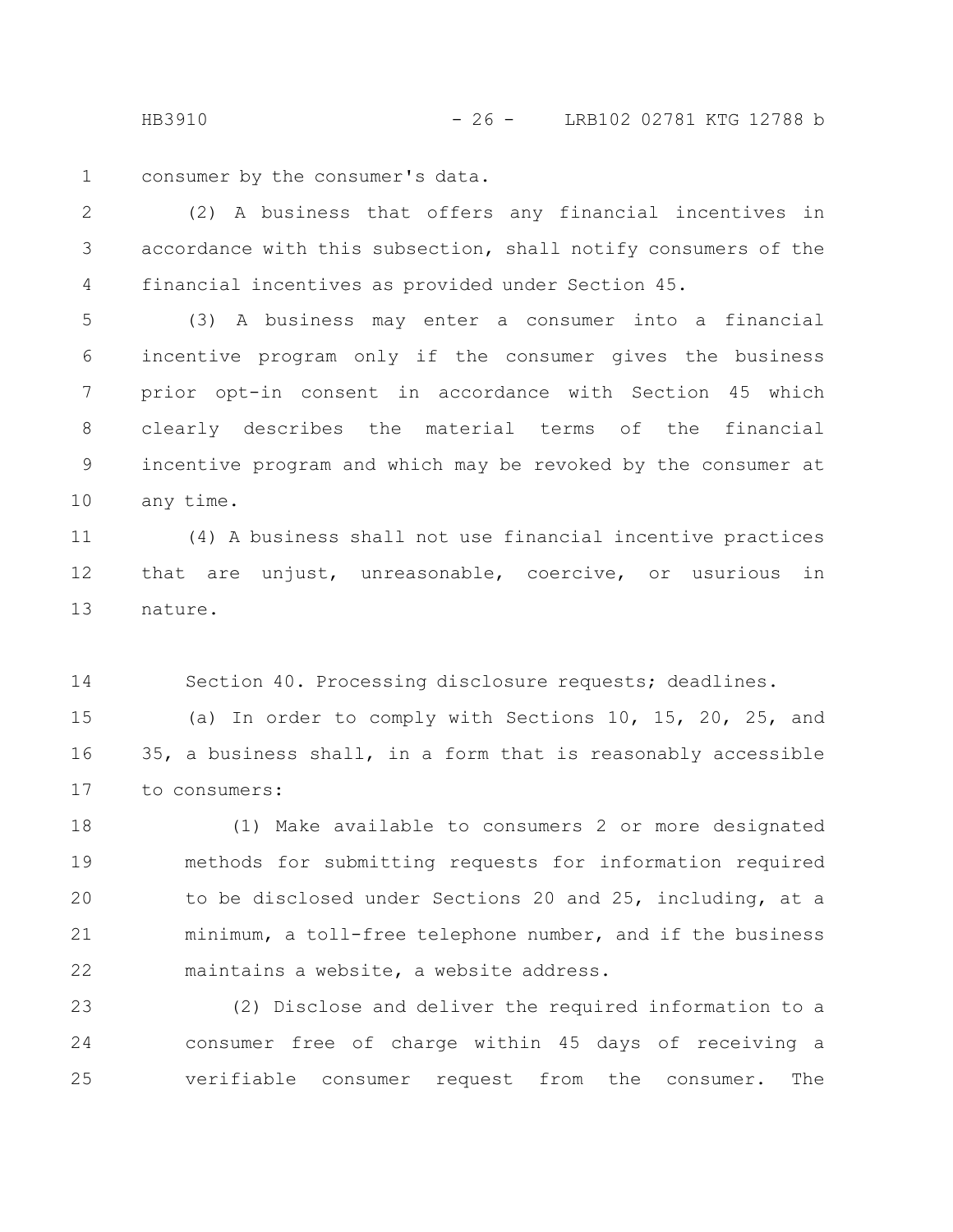business shall promptly take steps to determine whether the request is a verifiable consumer request, but this shall not extend the business's duty to disclose and deliver the information within 45 days of receipt of the consumer's request. The time period to provide the required information may be extended once by an additional 45 days when reasonably necessary, provided the consumer is provided notice of the extension within the first 45-day period. The disclosure shall cover the 12-month period preceding the business's receipt of the verifiable consumer request and shall be made in writing and delivered through the consumer's account with the business, if the consumer maintains an account with the business, or by mail or electronically at the consumer's option if the consumer does not maintain an account with the business, in a readily usable format that allows the consumer to transmit this information from one entity to another entity without hindrance. The business shall not require the consumer to create an account with the business in order to make a verifiable consumer request. 1 2 3 4 5 6 7 8 9 10 11 12 13 14 15 16 17 18 19 20

21

(3) For purposes of subsection (b) of Section 20:

(A) To identify the consumer, associate the information provided by the consumer in the verifiable consumer request to any personal information previously collected by the business about the consumer. 22 23 24 25 26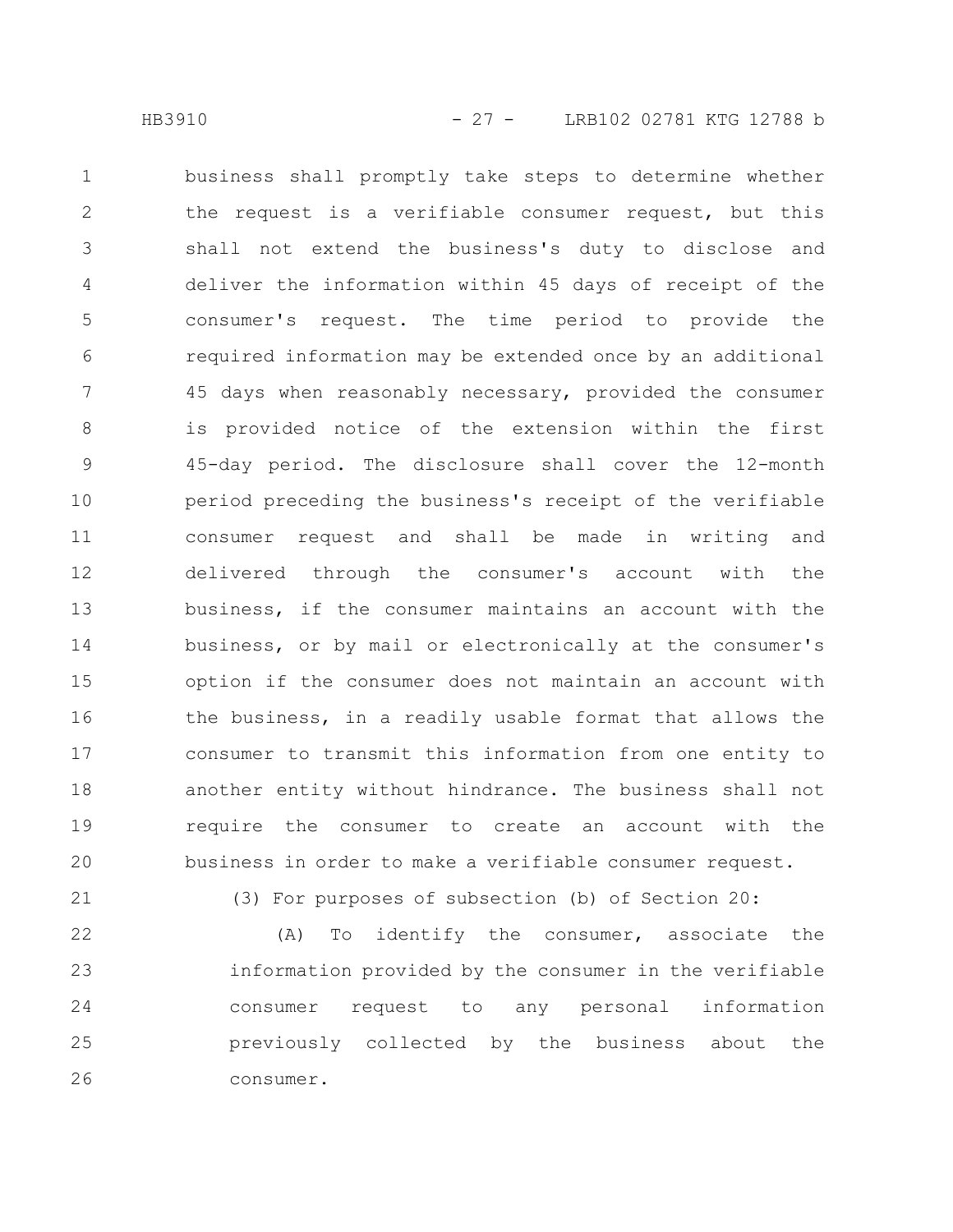1

2

3

4

5

6

(B) Identify by category or categories the personal information collected about the consumer in the preceding 12 months by reference to the enumerated category or categories in subsection (c) that most closely describes the personal information collected. (4) For purposes of subsection (b) of Section 25:

(A) Identify the consumer and associate the information provided by the consumer in the verifiable consumer request to any personal information previously collected by the business about the consumer. 7 8 9 10 11

(B) Identify by category or categories the personal information of the consumer that the business sold in the preceding 12 months by reference to the enumerated category in subsection (c) that most closely describes the personal information, and provide the categories of third parties to whom the consumer's personal information was sold in the preceding 12 months by reference to the enumerated category or categories in subsection (c) that most closely describes the personal information sold. The business shall disclose the information in a list that is separate from a list generated for the purposes of subparagraph (C). 12 13 14 15 16 17 18 19 20 21 22 23 24

(C) Identify by category or categories the personal information of the consumer that the business 25 26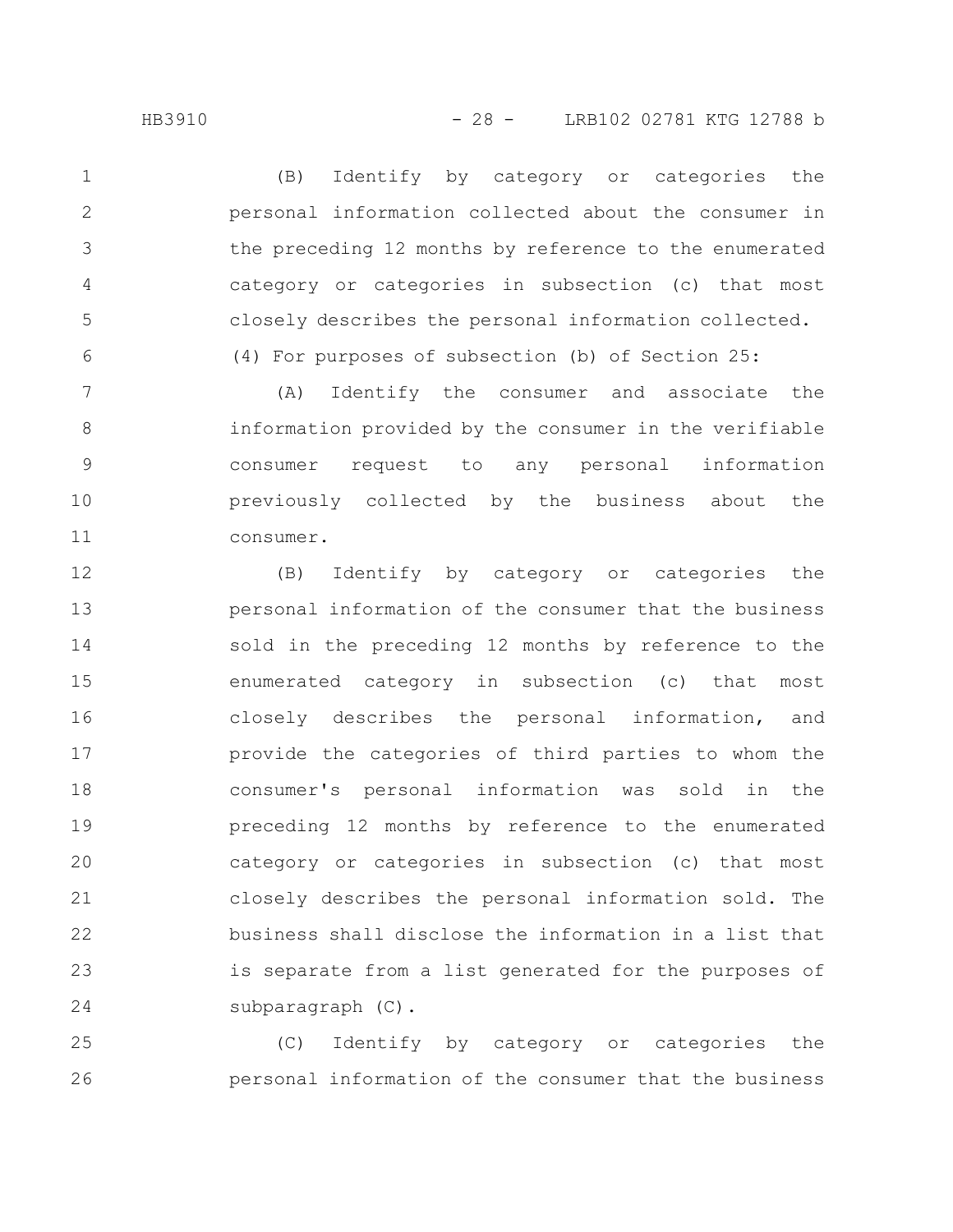disclosed for a business purpose in the preceding 12 months by reference to the enumerated category or categories in subsection (c) that most closely describes the personal information, and provide the categories of third parties to whom the consumer's personal information was disclosed for a business purpose in the preceding 12 months by reference to the enumerated category or categories in subsection (c) that most closely describes the personal information disclosed. The business shall disclose the information in a list that is separate from a list generated for the purposes of subparagraph (B). 1 2 3 4 5 6 7 8 9 10 11 12

(5) Disclose the following information in its online privacy policy or policies if the business has an online privacy policy or policies and in any Illinois-specific description of consumers' privacy rights, or if the business does not maintain those policies, on its website, and update that information at least once every 12 months: 13 14 15 16 17 18

(A) A description of a consumer's rights under Sections 20, 25, and 35 and one or more designated methods for submitting requests. 19 20 21

(B) For purposes of subsection (c) of Section 20, a list of the categories of personal information it has collected about consumers in the preceding 12 months by reference to the enumerated category or categories in subsection (c) that most closely 22 23 24 25 26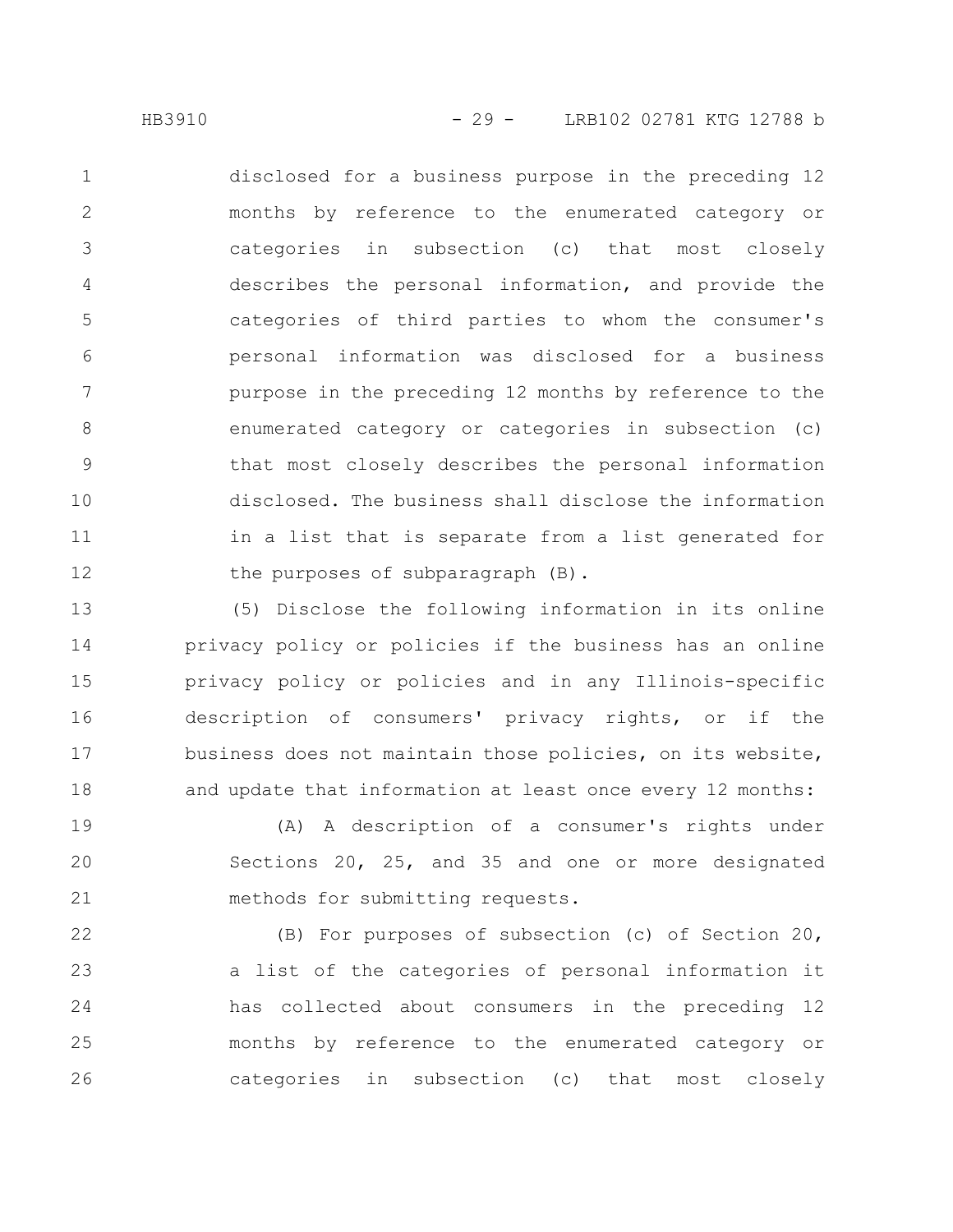1

2

3

describe the personal information collected.

(C) For purposes of paragraphs (1) and (2) of subsection (c) of Section 25, 2 separate lists:

(i) A list of the categories of personal information it has sold about consumers in the preceding 12 months by reference to the enumerated category or categories in subsection (c) of this Section that most closely describe the personal information sold, or if the business has not sold consumers' personal information in the preceding 12 months, the business shall disclose that fact. 4 5 6 7 8 9 10 11

(ii) A list of the categories of personal information it has disclosed about consumers for a business purpose in the preceding 12 months by reference to the enumerated category or categories in subsection (c) that most closely describe the personal information disclosed, or if the business has not disclosed consumers' personal information for a business purpose in the preceding 12 months, the business shall disclose that fact. 12 13 14 15 16 17 18 19 20

(6) Ensure that all individuals responsible for handling consumer inquiries about the business's privacy practices or the business's compliance with this Act are informed of all requirements under Sections 20, 25, and 35, and the requirements under this Section, and how to direct consumers to exercise their rights under Sections 21 22 23 24 25 26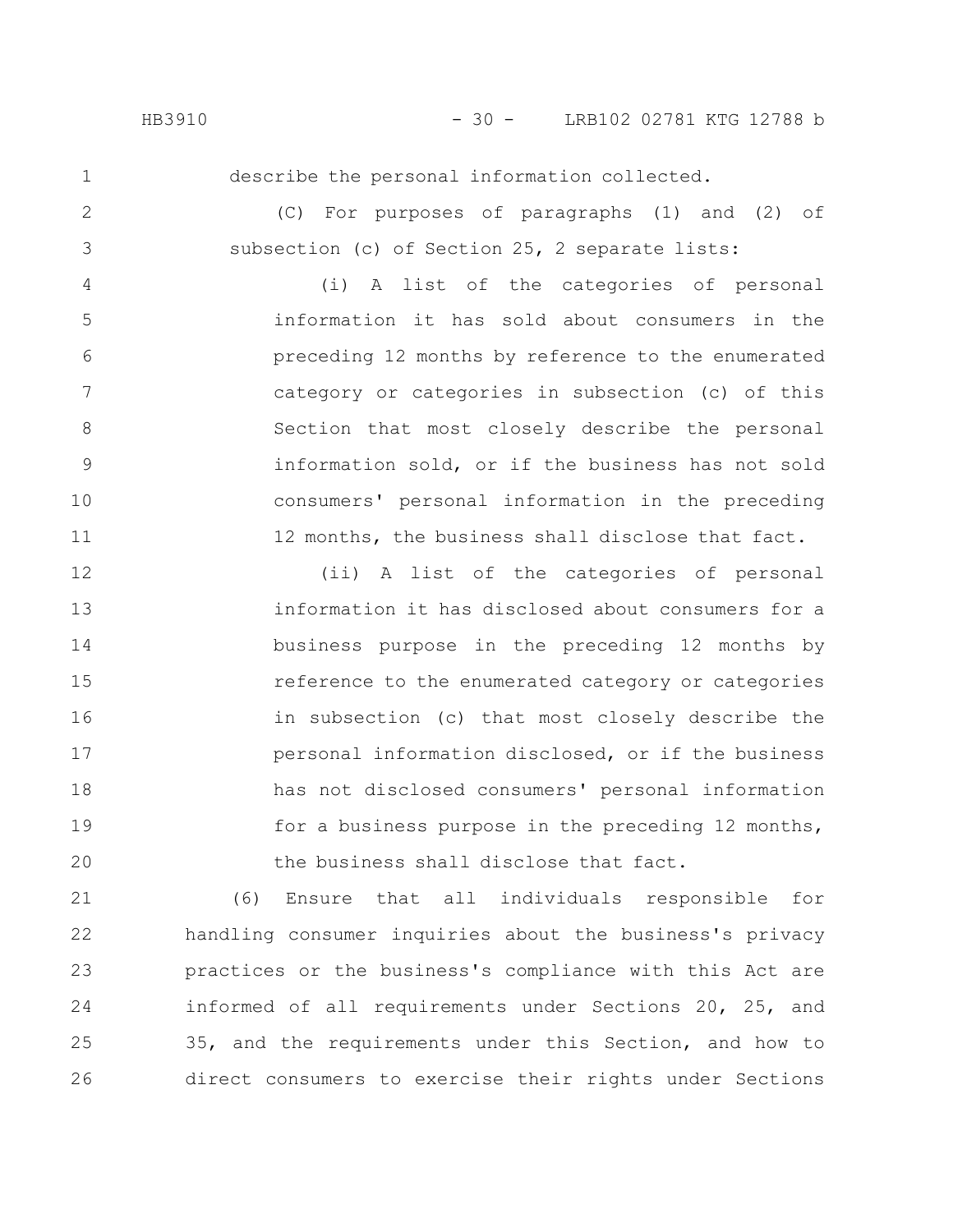HB3910 - 31 - LRB102 02781 KTG 12788 b

20, 25, and 35 and under this Section. 1

(7) Use any personal information collected from the consumer in connection with the business's verification of the consumer's request solely for the purposes of verification. 2 3 4 5

(b) A business is not obligated to provide the information required under Sections 20 and 25 to the same consumer more than twice in a 12-month period. 6 7 8

(c) The categories of personal information required to be disclosed under Sections 20 and 25 shall follow the definition of personal information in Section 5. 9 10 11

Section 45. Informational web page. 12

(a) A business that is required to comply with Section 30 shall, in a form that is reasonably accessible to consumers: 13 14

(1) Provide a clear and conspicuous link on the business's Internet homepage, titled "Do Not Sell My Personal Information", to an Internet web page that enables a consumer, or a person authorized by the consumer, to opt out of the sale of the consumer's personal information. A business shall not require a consumer to create an account in order to direct the business not to sell the consumer's personal information. 15 16 17 18 19 20 21 22

(2) Include a description of a consumer's rights in accordance with Section 30, along with a separate link to the "Do Not Sell My Personal Information" Internet web 23 24 25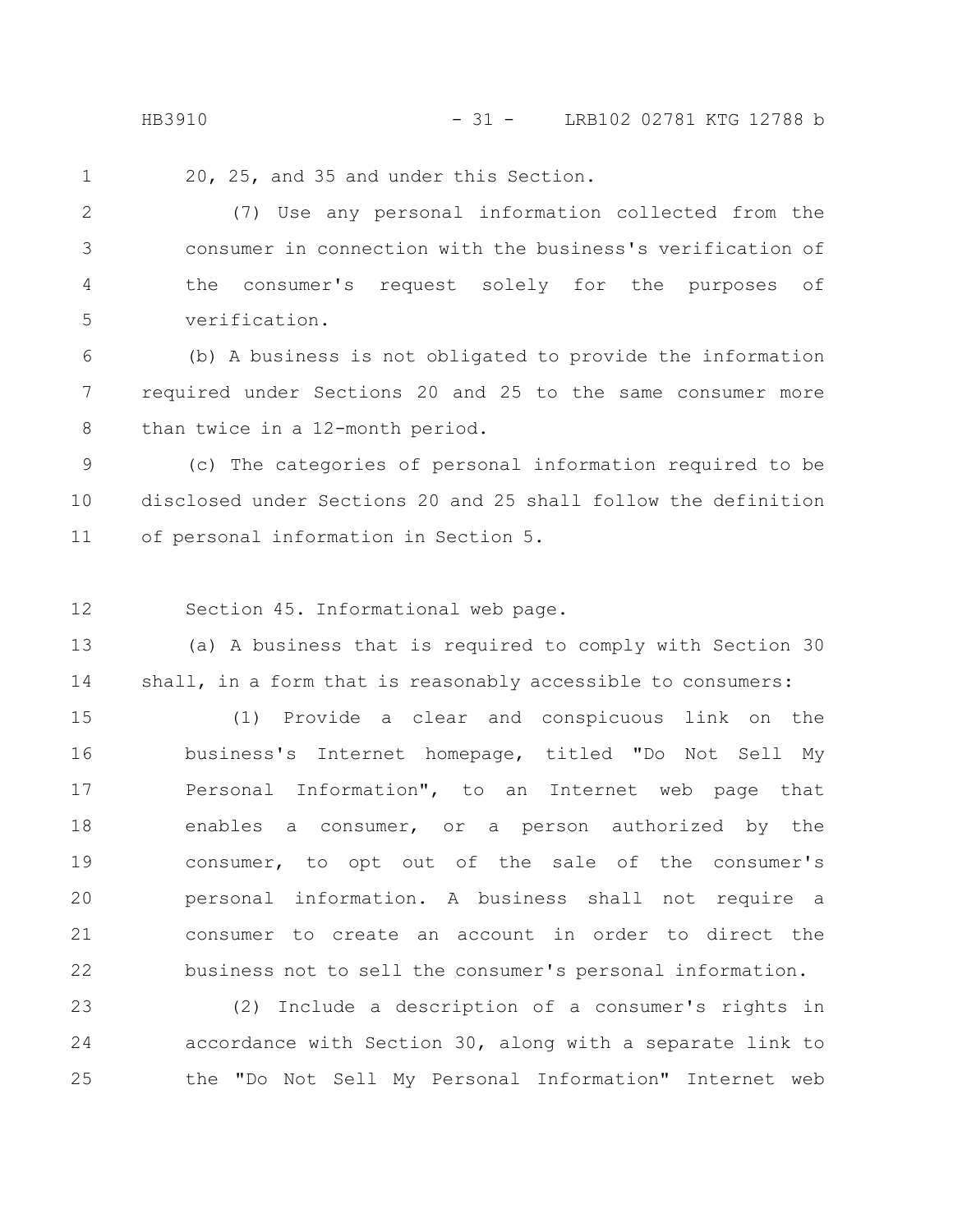page in: 1

(A) Its online privacy policy or policies if the business has an online privacy policy or policies. 2 3

(B) Any Illinois-specific description of consumers' privacy rights. 4 5

(3) Ensure that all individuals responsible for handling consumer inquiries about the business's privacy practices or the business's compliance with this Act are informed of all requirements under Section 30 and this Section and how to direct consumers to exercise their rights under Section 30 and this Section. 6 7 8 9 10 11

(4) For consumers who exercise their right to opt out of the sale of their personal information, refrain from selling personal information collected by the business about the consumer. 12 13 14 15

(5) For a consumer who has opted out of the sale of the consumer's personal information, respect the consumer's decision to opt out for at least 12 months before requesting that the consumer authorize the sale of the consumer's personal information. 16 17 18 19 20

(6) Use any personal information collected from the consumer in connection with the submission of the consumer's opt-out request solely for the purposes of complying with the opt-out request. 21 22 23 24

(b) Nothing in this Act shall be construed to require a business to comply with this Act by including the required 25 26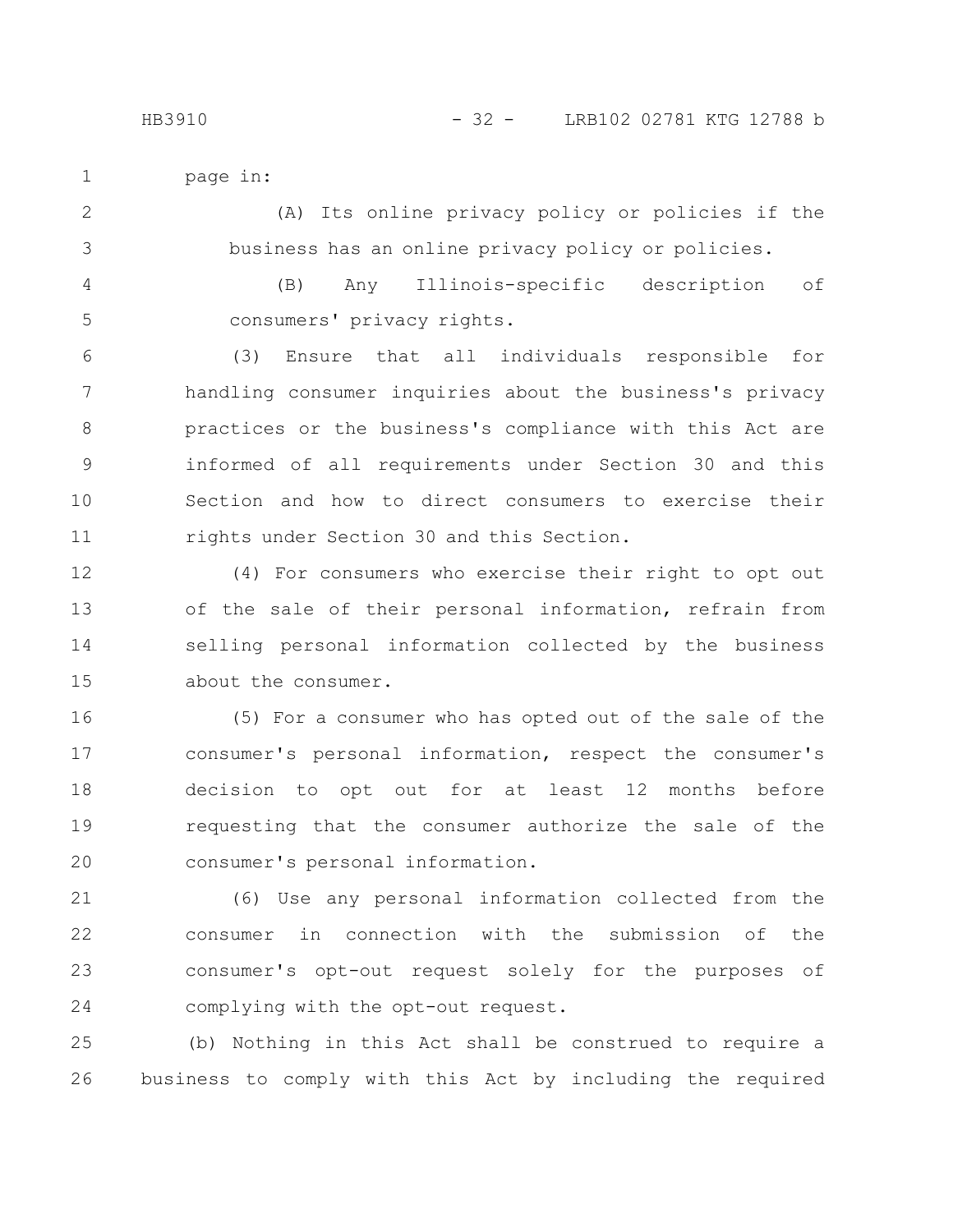links and text on the homepage that the business makes available to the public generally, if the business maintains a separate and additional homepage that is dedicated to Illinois consumers and that includes the required links and text, and the business takes reasonable steps to ensure that Illinois consumers are directed to the homepage for Illinois consumers and not the homepage made available to the public generally. 1 2 3 4 5 6 7

(c) A consumer may authorize another person solely to opt out of the sale of the consumer's personal information on the consumer's behalf, and a business shall comply with an opt-out request received from a person authorized by the consumer to act on the consumer's behalf, in accordance with regulations adopted by the Attorney General. 8 9 10 11 12 13

Section 50. Compliance with other laws or regulations. 14

(a) The obligations imposed on businesses by this Act shall not restrict a business's ability to: 15 16

17

(1) Comply with federal, State, or local laws.

(2) Comply with a civil, criminal, or regulatory inquiry, investigation, subpoena, or summons by federal, State, or local authorities. 18 19 20

(3) Cooperate with law enforcement agencies concerning conduct or activity that the business, service provider, or third party reasonably and in good faith believes may violate federal, State, or local law. 21 22 23 24

25

(4) Exercise or defend legal claims.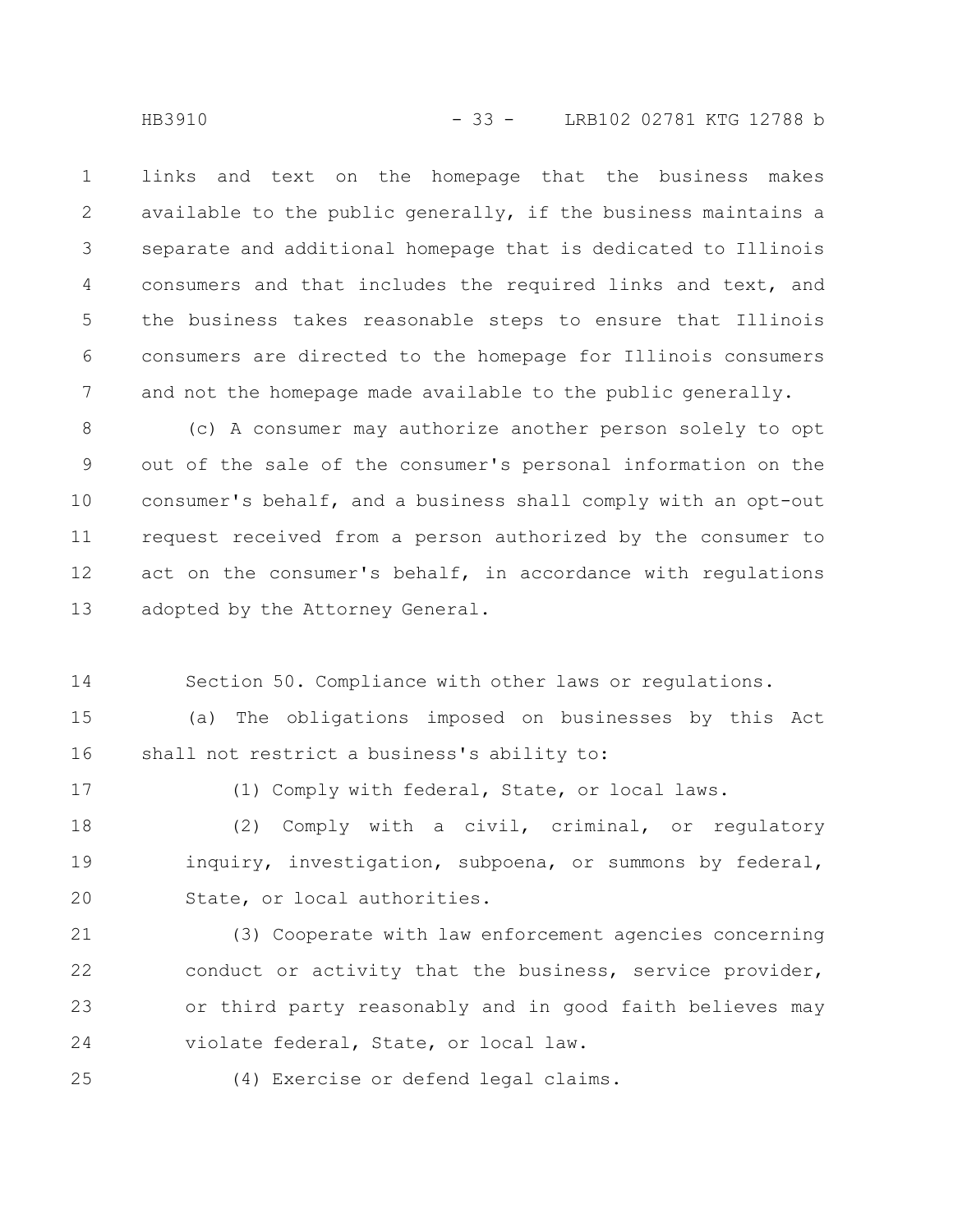(5) Collect, use, retain, sell, or disclose consumer information that is deidentified or in the aggregate consumer information. 1 2 3

(6) Collect or sell a consumer's personal information if every aspect of that commercial conduct takes place wholly outside of Illinois. For purposes of this Act, commercial conduct takes place wholly outside of Illinois if the business collected that information while the consumer was outside of Illinois, no part of the sale of the consumer's personal information occurred in Illinois, and no personal information collected while the consumer was in Illinois is sold. This paragraph shall not permit a business from storing, including on a device, personal information about a consumer when the consumer is in Illinois and then collecting that personal information when the consumer and stored personal information is outside of Illinois. 4 5 6 7 8 9 10 11 12 13 14 15 16 17

(b) The obligations imposed on businesses by Sections 20 through 45 shall not: (i) apply where compliance by the business with this Act would violate an evidentiary privilege under Illinois law; and (ii) prevent a business from providing the personal information of a consumer to a person covered by an evidentiary privilege under Illinois law as part of a privileged communication. 18 19 20 21 22 23 24

(c)(1) This Act shall not apply to any of the following: (A) Medical information protected from disclosure 25 26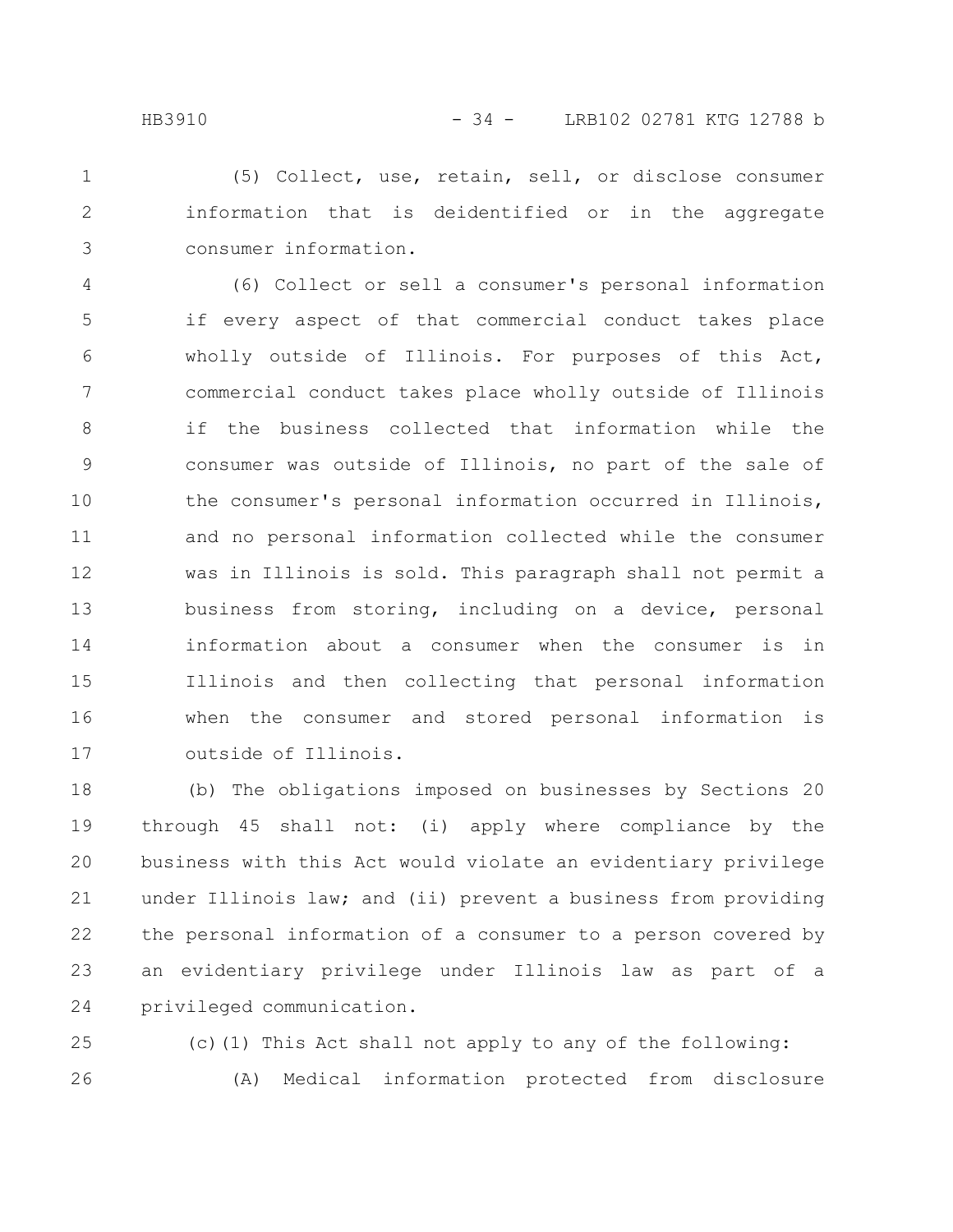under State confidentiality laws on patient health information or protected health information that is collected by a covered entity or business associate governed by the privacy, security, and breach notification rules issued by the United States Department of Health and Human Services, Parts 160 and 164 of Title 45 of the Code of Federal Regulations, established in accordance with the Health Insurance Portability and Accountability Act of 1996 (Public Law 104-191) and the Health Information Technology for Economic and Clinical Health Act (Public  $Law 111-5$ ). 1 2 3 4 5 6 7 8 9 10 11

(B) A provider of health care governed by State confidentiality laws on patient health information or a covered entity governed by the privacy, security, and breach notification rules issued by the United States Department of Health and Human Services, Parts 160 and 164 of Title 45 of the Code of Federal Regulations, established in accordance the Health Insurance Portability and Accountability Act of 1996 (Public Law 104-191), to the extent the provider or covered entity maintains patient information in the same manner as medical information or protected health information as described in subparagraph (A). 12 13 14 15 16 17 18 19 20 21 22 23

(C) Information collected as part of a clinical trial subject to the Federal Policy for the Protection of Human Subjects, also known as the Common Rule, in accordance 24 25 26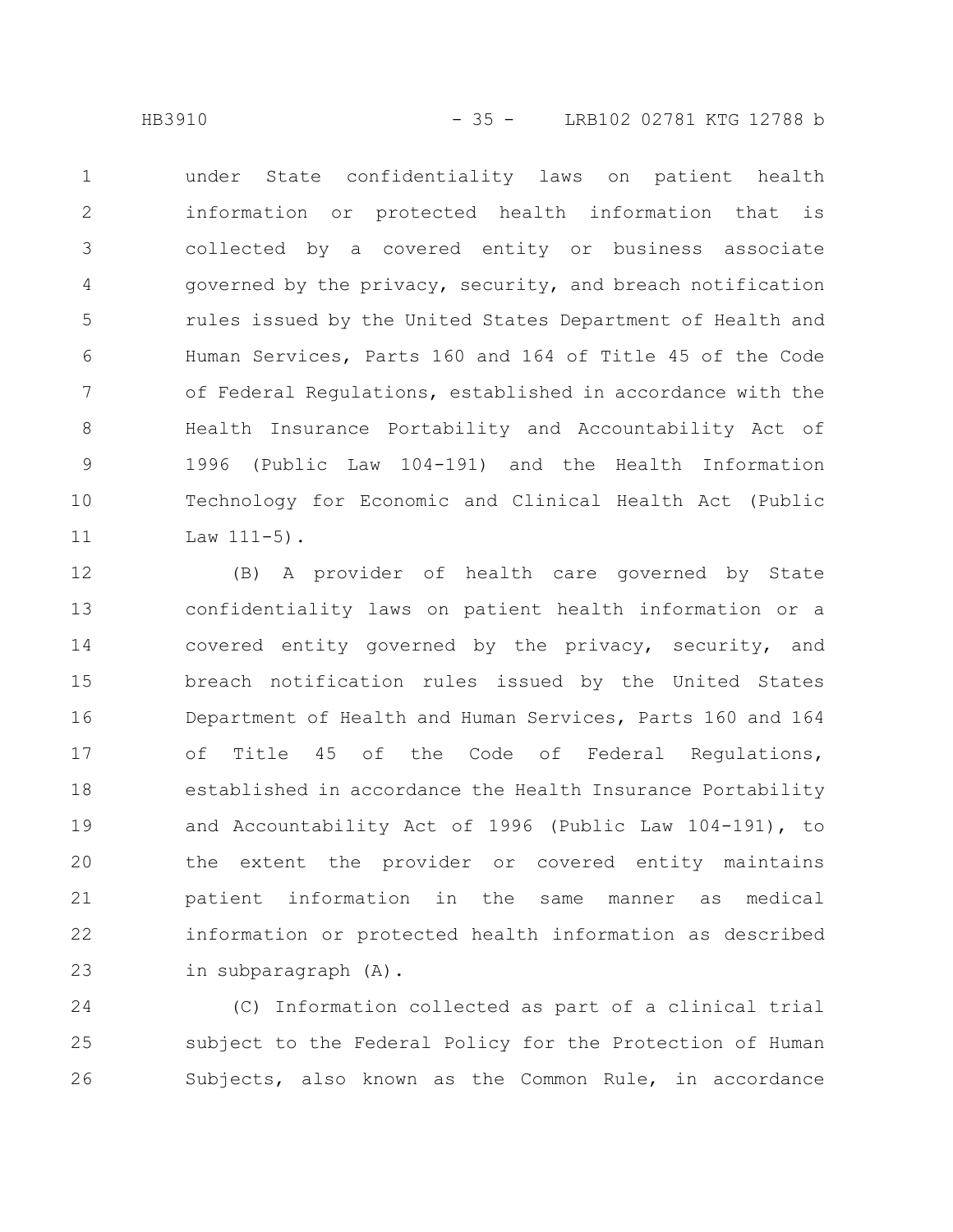with good clinical practice guidelines issued by the International Council for Harmonisation of Technical Requirements for Pharmaceuticals for Human Use or in accordance with human subject protection requirements of the United States Food and Drug Administration. 1 2 3 4 5

(2) As used in this Section: 6

"Medical information" means any individually identifiable information, in electronic or physical form, in possession of or derived from a provider of health care, health care service plan, pharmaceutical company, or contractor regarding a patient's medical history, mental or physical condition, or treatment. "Individually identifiable" means that the medical information includes or contains any element of personal identifying information sufficient to allow identification of the individual, such as the patient's name, address, electronic mail address, telephone number, or social security number, or other information that, alone or in combination with other publicly available information, reveals the individual's identity. 7 8 9 10 11 12 13 14 15 16 17 18 19

"Provider of health care" means any physician, hospital facility, facility licensed under the Nursing Home Care Act, long-term care facility as defined in Section 1-113 of the Nursing Home Care Act, or other person that is licensed or otherwise authorized to deliver health care services. 20 21 22 23 24

"Business associate", "covered entity", and "protected health information" have the meanings ascribed to those terms 25 26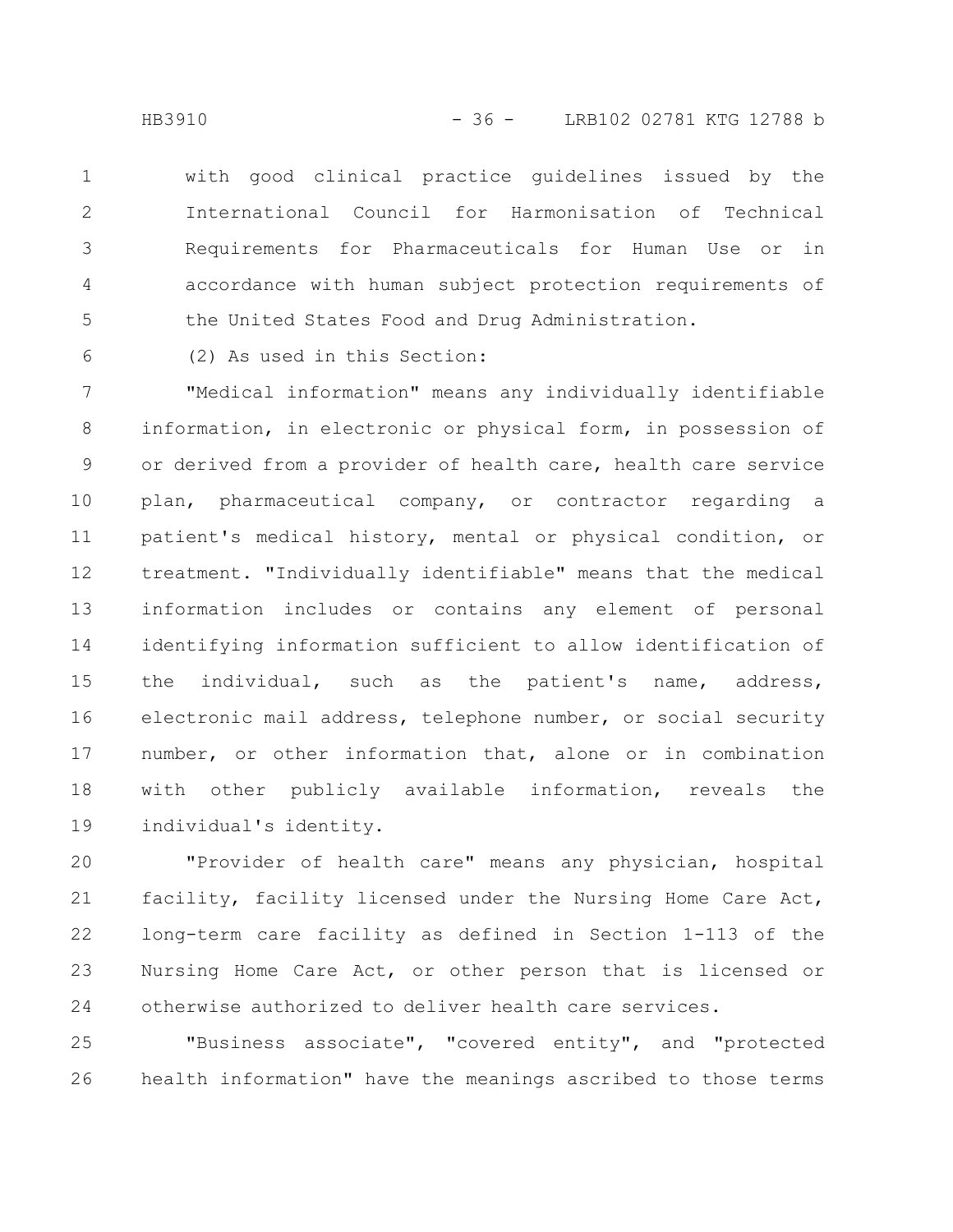in Section 160.103 of Title 45 of the Code of Federal Regulations. 1 2

(d) This Act shall not apply to the sale of personal information to or from a consumer reporting agency if that information is to be reported in, or used to generate, a consumer report as defined in subsection (d) of Section 1681a of Title 15 of the United States Code, and use of that information is limited by the federal Fair Credit Reporting Act (15 U.S.C. 1681 et seq.). 3 4 5 6 7 8 9

(e) This Act shall not apply to personal information collected, processed, sold, or disclosed in accordance with the federal Gramm-Leach-Bliley Act, Public Law 106-102, and implementing regulations, or the Illinois Banking Act. This subsection shall not apply to Section 55. 10 11 12 13 14

(f) This Act shall not apply to personal information collected, processed, sold, or disclosed in accordance with the Driver's Privacy Protection Act of 1994 (18 U.S.C. 2721 et seq.). This subsection shall not apply to Section 55. 15 16 17 18

(g) Notwithstanding a business's obligation to respond to and honor consumer rights requests in accordance with this Act: 19 20 21

(1) A time period for a business to respond to any verified consumer request may be extended by up to 90 additional days where necessary, taking into account the complexity and number of the requests. The business shall inform the consumer of any such extension within 45 days 22 23 24 25 26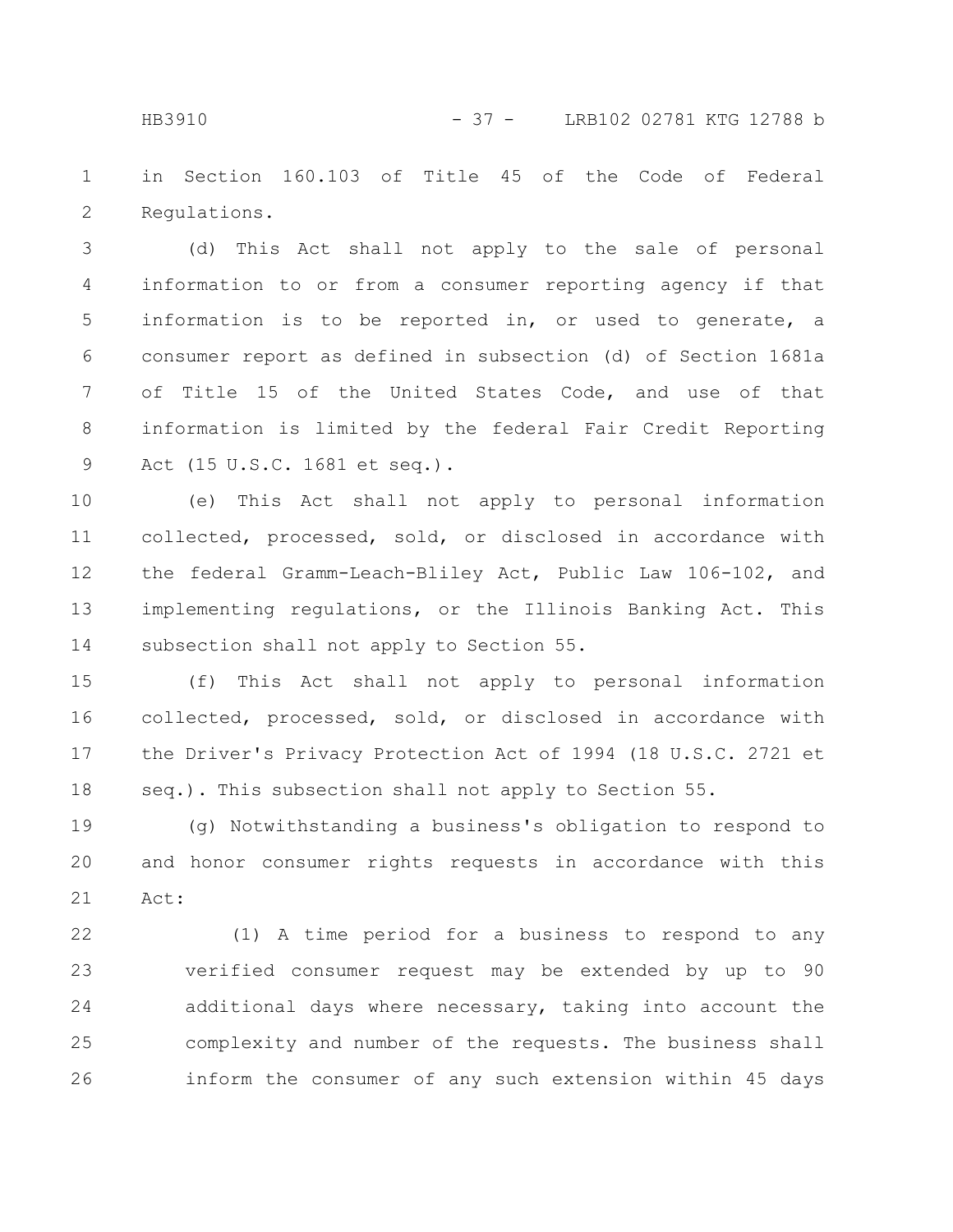of receipt of the request, together with the reasons for the delay. 1 2

(2) If the business does not take action on the request of the consumer, the business shall inform the consumer, without delay and at the latest within the time period permitted of response by this Section, of the reasons for not taking action and any rights the consumer may have to appeal the decision to the business. 3 4 5 6 7 8

(3) If requests from a consumer are manifestly unfounded or excessive, in particular because of their repetitive character, a business may either charge a reasonable fee, taking into account the administrative costs of providing the information or communication or taking the action requested, or refuse to act on the request and notify the consumer of the reason for refusing the request. The business shall bear the burden of demonstrating that any verified consumer request is manifestly unfounded or excessive. 9 10 11 12 13 14 15 16 17 18

(h) A business that discloses personal information to a service provider shall not be liable under this Act if the service provider receiving the personal information uses it in violation of the restrictions set forth in this Act, provided that, at the time of disclosing the personal information, the business does not have actual knowledge, or reason to believe, that the service provider intends to commit such a violation. A service provider shall likewise not be liable under this Act 19 20 21 22 23 24 25 26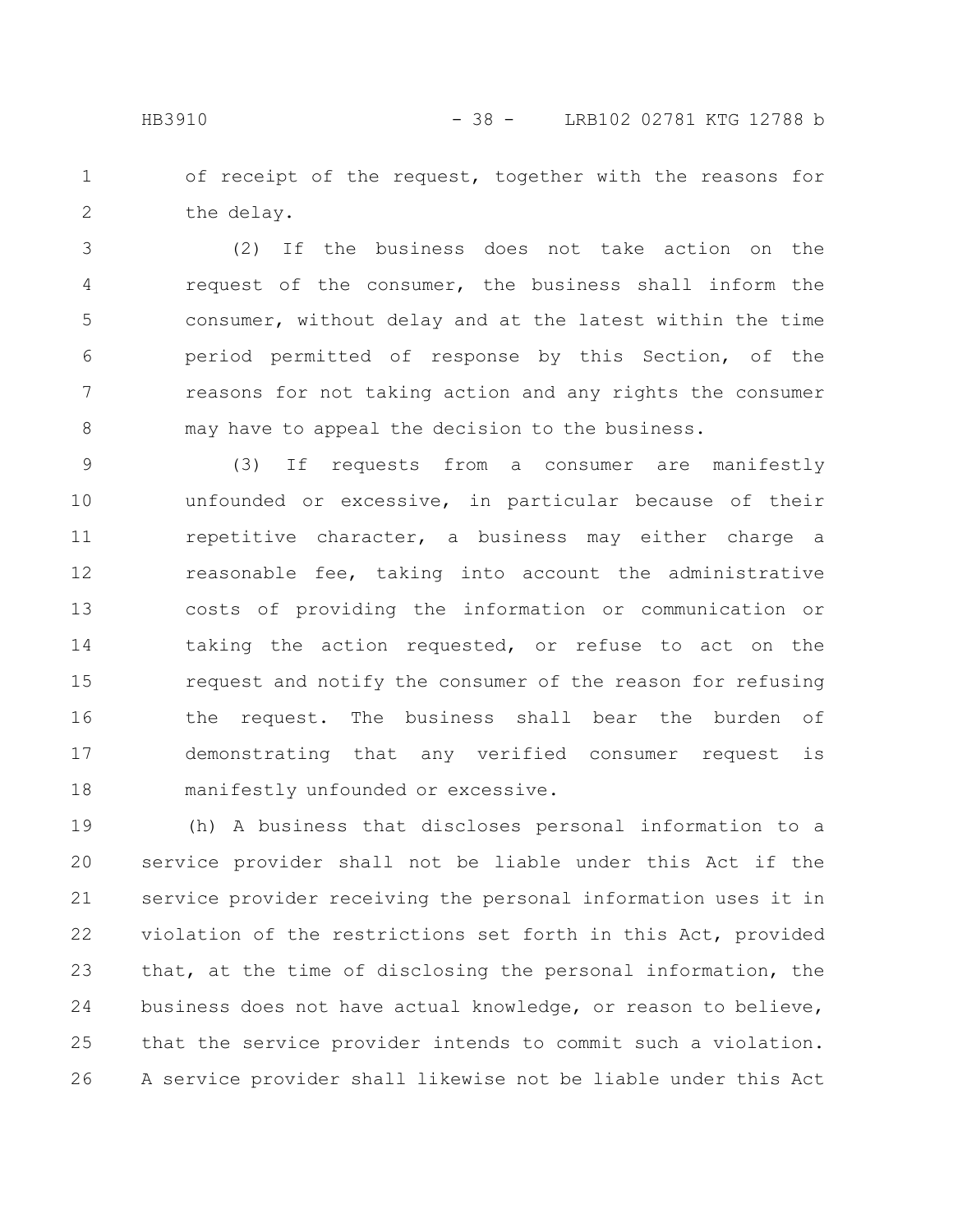for the obligations of a business for which it provides services as set forth in this Act. 1 2

(i) This Act shall not be construed to require a business to reidentify or otherwise link information that is not maintained in a manner that would be considered personal information. 3 4 5 6

(j) The rights afforded to consumers and the obligations imposed on the business in this Act shall not adversely affect the rights and freedoms of other consumers. 7 8 9

Section 55. Civil actions. 10

(a)(1) Any consumer whose unencrypted or unredacted personal information, as defined in Section 5 of the Personal Information Protection Act, is subject to an unauthorized access and exfiltration, theft, or disclosure as a result of the business's violation of the duty to implement and maintain reasonable security procedures and practices appropriate to the nature of the information to protect the personal information may institute a civil action for any of the following: 11 12 13 14 15 16 17 18 19

(A) Recovery of damages in an amount not less than \$100 and not greater than \$750 per consumer per incident or actual damages, whichever is greater. 20 21 22

23

(B) Injunctive or declaratory relief.

(C) Any other relief the court deems proper. 24

25

(2) In assessing the amount of statutory damages, the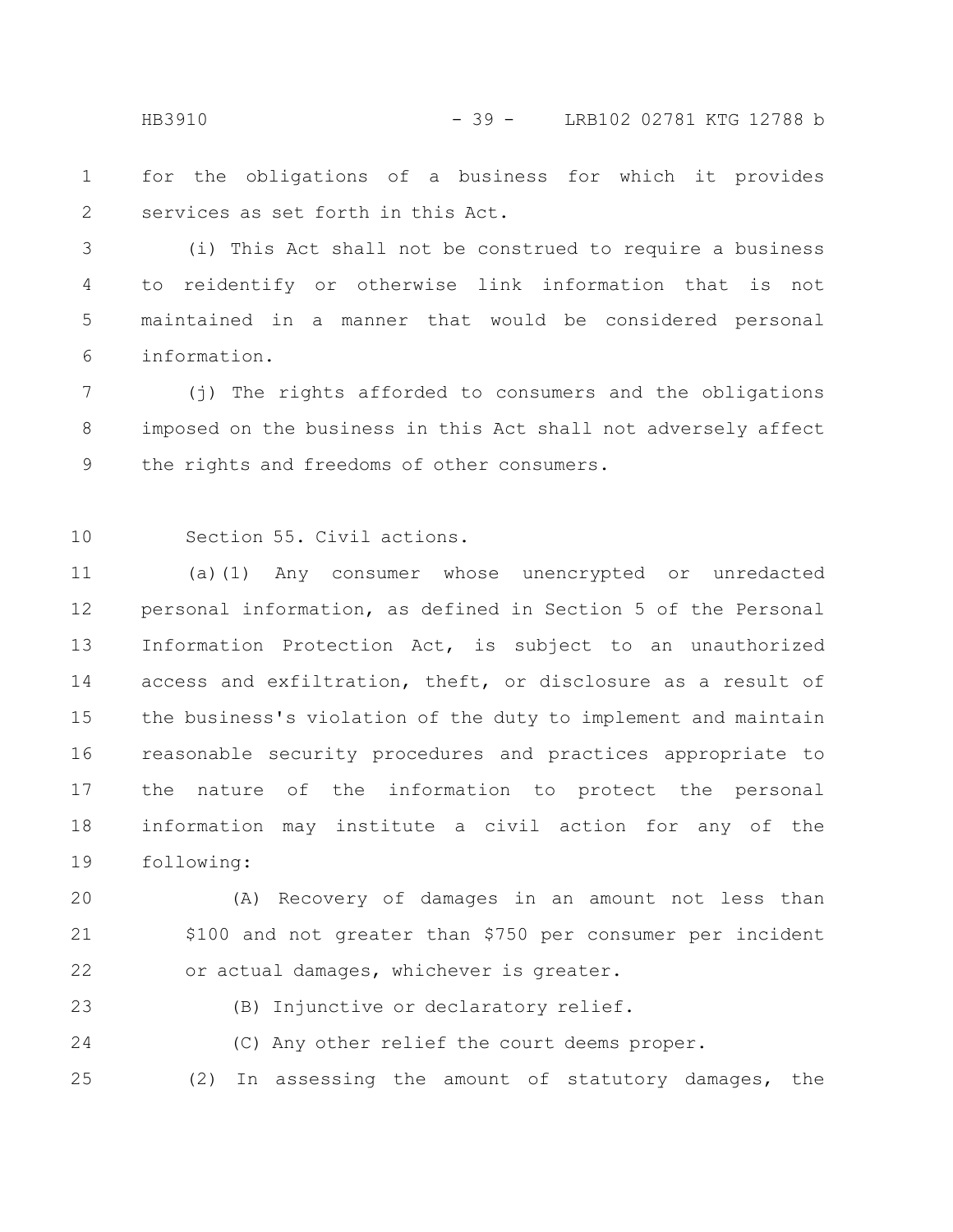court shall consider any one or more of the relevant circumstances presented by any of the parties to the case, including, but not limited to, the nature and seriousness of the misconduct, the number of violations, the persistence of the misconduct, the length of time over which the misconduct occurred, the willfulness of the defendant's misconduct, and the defendant's assets, liabilities, and net worth. 1 2 3 4 5 6 7

(b) Actions under this Section may be brought by a consumer if, prior to initiating any action against a business for statutory damages on an individual or class-wide basis, a consumer provides a business 30 days' written notice identifying the specific provisions of this Act the consumer alleges have been or are being violated. If a cure is possible, if within the 30 days the business actually cures the noticed violation and provides the consumer an express written statement that the violations have been cured and that no further violations shall occur, no action for individual statutory damages or class-wide statutory damages may be initiated against the business. No notice shall be required prior to an individual consumer initiating an action solely for actual pecuniary damages suffered as a result of the alleged violations of this Act. If a business continues to violate this Act in breach of the express written statement provided to the consumer under this Section, the consumer may initiate an action against the business to enforce the written statement and may pursue statutory damages for each breach of 8 9 10 11 12 13 14 15 16 17 18 19 20 21 22 23 24 25 26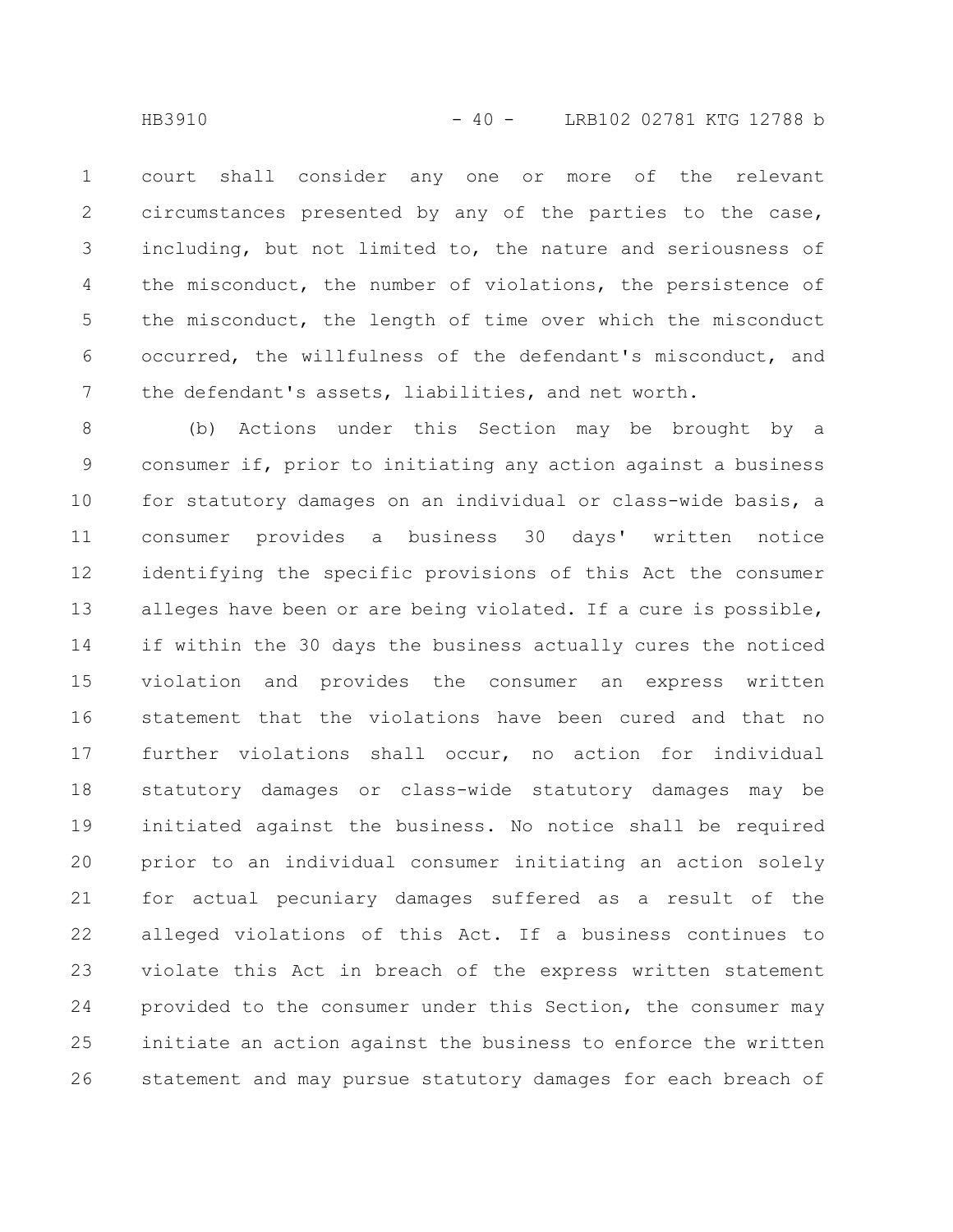the express written statement, as well as any other violation of the title that postdates the written statement. 1 2

(c) The cause of action established by this Section shall apply only to violations as defined in subsection (a) and shall not be based on violations of any other Section of this Act. Nothing in this Act shall be interpreted to serve as the basis for a private right of action under any other law. This shall not be construed to relieve any party from any duties or obligations imposed under other law or the United States or Illinois Constitution. 3 4 5 6 7 8 9 10

Section 60. Attorney General enforcement. 11

(a) Any business or third party may seek the opinion of the Attorney General for guidance on how to comply with the provisions of this Act. 12 13 14

(b) A business shall be in violation of this Act if it fails to cure any alleged violation within 30 days after being notified of alleged noncompliance. Any business, service provider, or other person that violates this Act shall be subject to an injunction and liable for a civil penalty of not more than \$2,500 for each violation or \$7,500 for each intentional violation, which shall be assessed and recovered in a civil action brought in the name of the people of the State of Illinois by the Attorney General. The civil penalties provided for in this Section shall be exclusively assessed and recovered in a civil action brought in the name of the people 15 16 17 18 19 20 21 22 23 24 25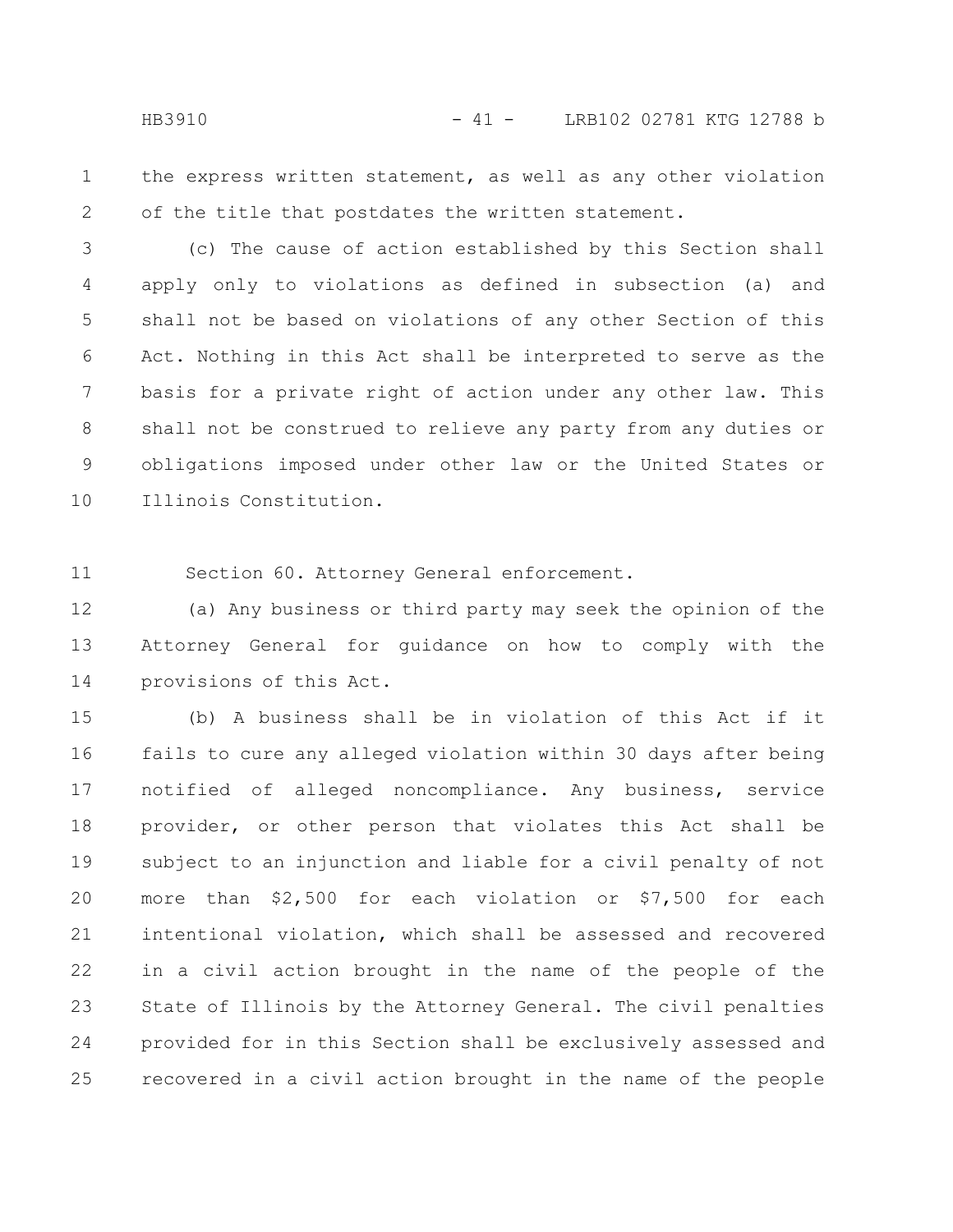HB3910 - 42 - LRB102 02781 KTG 12788 b

of the State of Illinois by the Attorney General. 1

(c) Any civil penalty assessed for a violation of this Act, and the proceeds of any settlement of an action brought under subsection (b), shall be deposited into the Consumer Privacy Fund, created under Section 65, with the intent to fully offset any costs incurred by the State courts and the Attorney General in connection with this Act. 2 3 4 5 6 7

Section 65. Consumer Privacy Fund. 8

(a) The Consumer Privacy Fund is created as a special fund in the State treasury. The Fund shall consist of any moneys deposited into the Fund as provided in subsection (c) of Section 60 and any moneys appropriated to the Attorney General for the purposes of this Section from the General Revenue Fund. 9 10 11 12 13 14

(b) Moneys in the Consumer Privacy Fund shall be used, subject to appropriation, to offset any costs incurred by the State courts in connection with actions brought to enforce this Act and any costs incurred by the Attorney General in carrying out the Attorney General's duties under this Act and for no other purpose. All interest earned on moneys in the Fund shall be deposited into the Fund. 15 16 17 18 19 20 21

Section 70. Conflict of laws. The provisions of this Act are not limited to information collected electronically or over the Internet, but apply to the collection and sale of all 22 23 24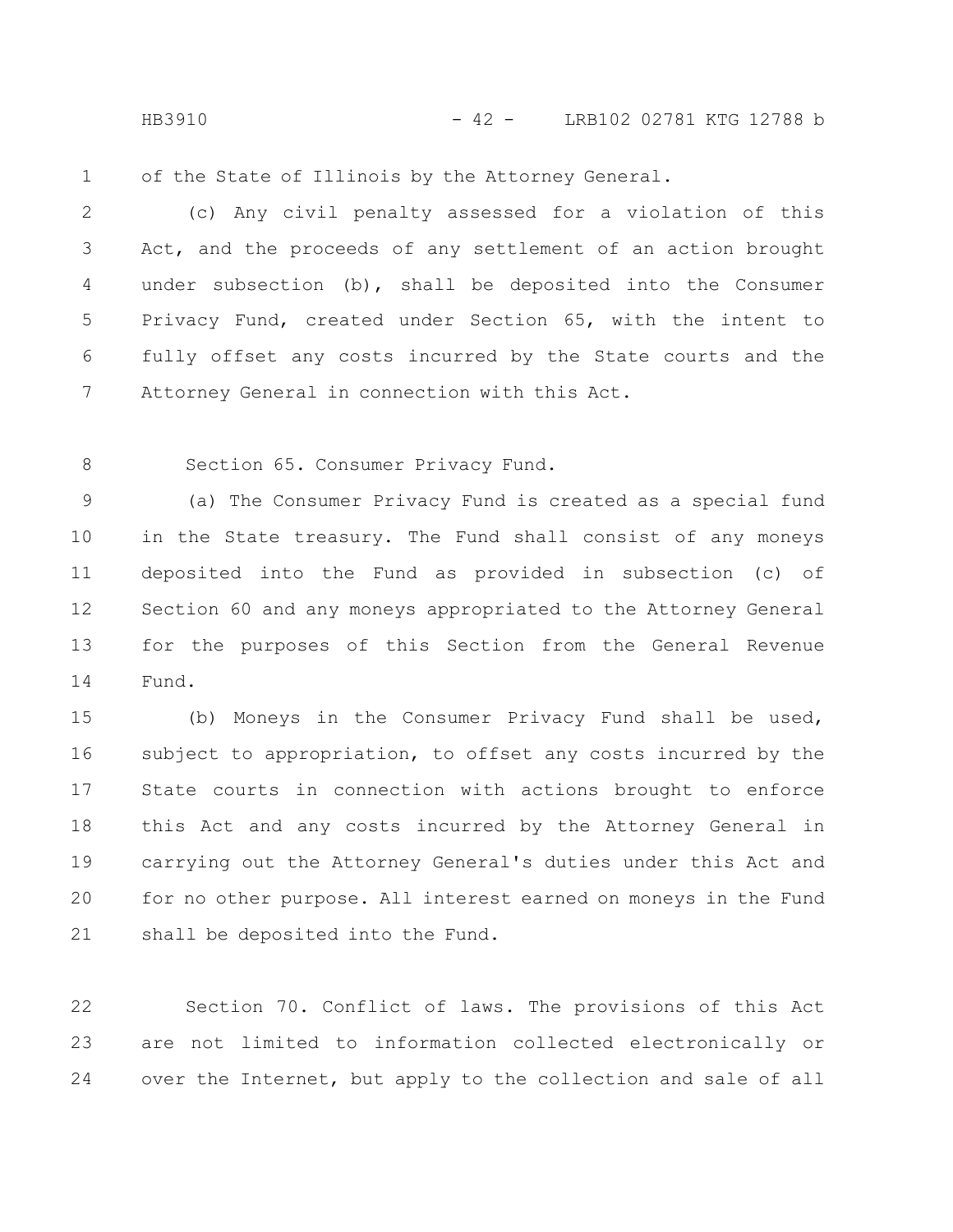personal information collected by a business from consumers. Wherever possible, law relating to consumers' personal information should be construed to harmonize with the provisions of this Act, but in the event of a conflict between other laws and the provisions of this Act, the provisions of the law that afford the greatest privacy protection for consumers shall control. 1 2 3 4 5 6 7

8

Section 80. Attorney General; rules.

(a) On or before July 1, 2022, the Attorney General shall solicit broad public participation and adopt rules to further the purposes of this Act, including, but not limited to, the following areas: 9 10 11 12

(1) Updating as needed additional categories of personal information to those enumerated in subsection (c) of Section 40 and subsection (o) of Section 5 in order to address changes in technology, data collection practices, obstacles to implementation, and privacy concerns. 13 14 15 16 17

(2) Updating as needed the definition of unique identifiers to address changes in technology, data collection, obstacles to implementation, and privacy concerns, and additional categories to the definition of designated methods for submitting requests to facilitate a consumer's ability to obtain information from a business in accordance with Section 40. 18 19 20 21 22 23 24

25

(3) Establishing any exceptions necessary to comply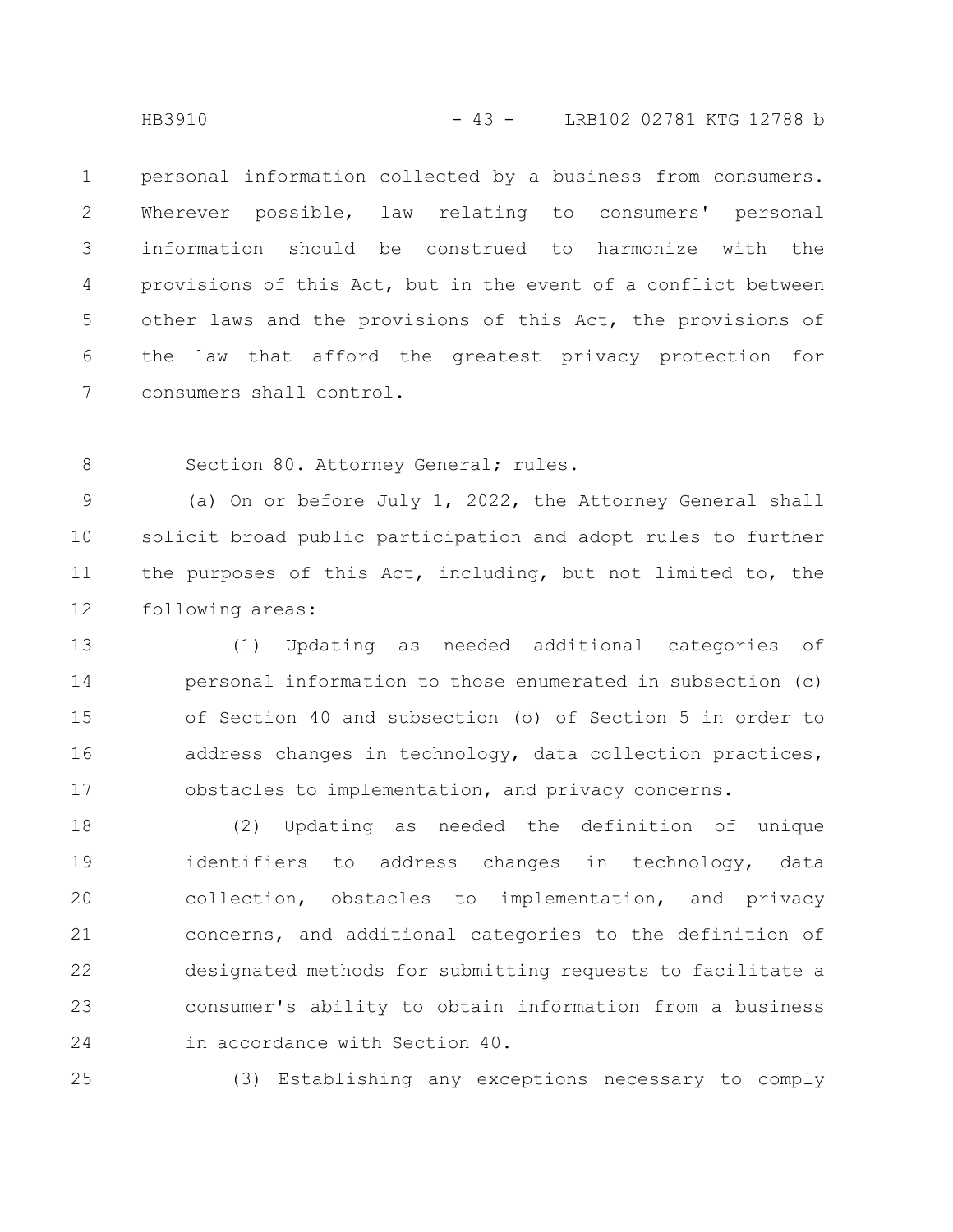with State or federal law, including, but not limited to, those relating to trade secrets and intellectual property rights, within one year of the effective date of this Act and as needed thereafter. 1 2 3 4

(4) Establishing rules and procedures for the following: 5 6

(A) To facilitate and govern the submission of a request by a consumer to opt out of the sale of personal information under Section 30. 7 8 9

(B) To govern business compliance with a consumer's opt-out request. 10 11

(C) For the development and use of a recognizable and uniform opt-out logo or button by all businesses to promote consumer awareness of the opportunity to opt out of the sale of personal information. 12 13 14 15

(5) Adjusting the monetary threshold in subparagraph (A) of paragraph (1) of subsection (c) of Section 5 in January of every odd-numbered year to reflect any increase in the Consumer Price Index. 16 17 18 19

(6) Establishing rules, procedures, and any exceptions necessary to ensure that the notices and information that businesses are required to provide in accordance with this Act are provided in a manner that may be easily understood by the average consumer, are accessible to consumers with disabilities, and are available in the language primarily used to interact with the consumer, including establishing 20 21 22 23 24 25 26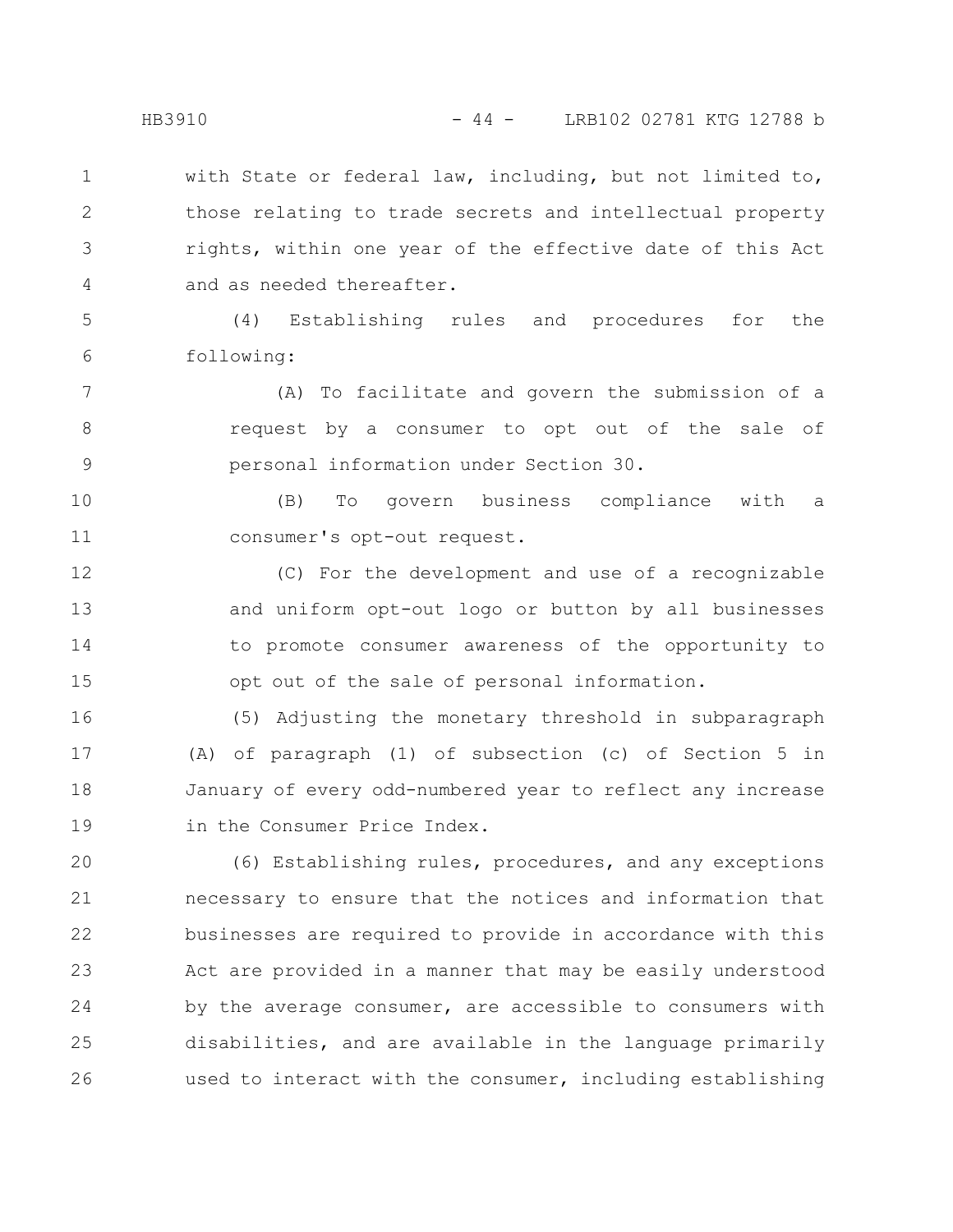rules and guidelines regarding financial incentive offerings, within one year after the effective date of this Act and as needed thereafter. 1 2 3

(7) Establishing rules and procedures to further the purposes of Sections 20 and 25 and to facilitate a consumer's or the consumer's authorized agent's ability to obtain information in accordance with Section 40, with the goal of minimizing the administrative burden on consumers, taking into account available technology, security concerns, and the burden on the business, to govern a business's determination that a request for information received by a consumer is a verifiable consumer request, including treating a request submitted through a password-protected account maintained by the consumer with the business while the consumer is logged into the account as a verifiable consumer request and providing a mechanism for a consumer who does not maintain an account with the business to request information through the business's authentication of the consumer's identity, within one year after the effective date of this Act and as needed thereafter. 4 5 6 7 8 9 10 11 12 13 14 15 16 17 18 19 20 21

(b) The Attorney General may adopt additional regulations as necessary to further the purposes of this Act. 22 23

(c) The Attorney General shall not bring an enforcement action under this Act until 6 months after the publication of the final rules adopted in accordance with this Section or 24 25 26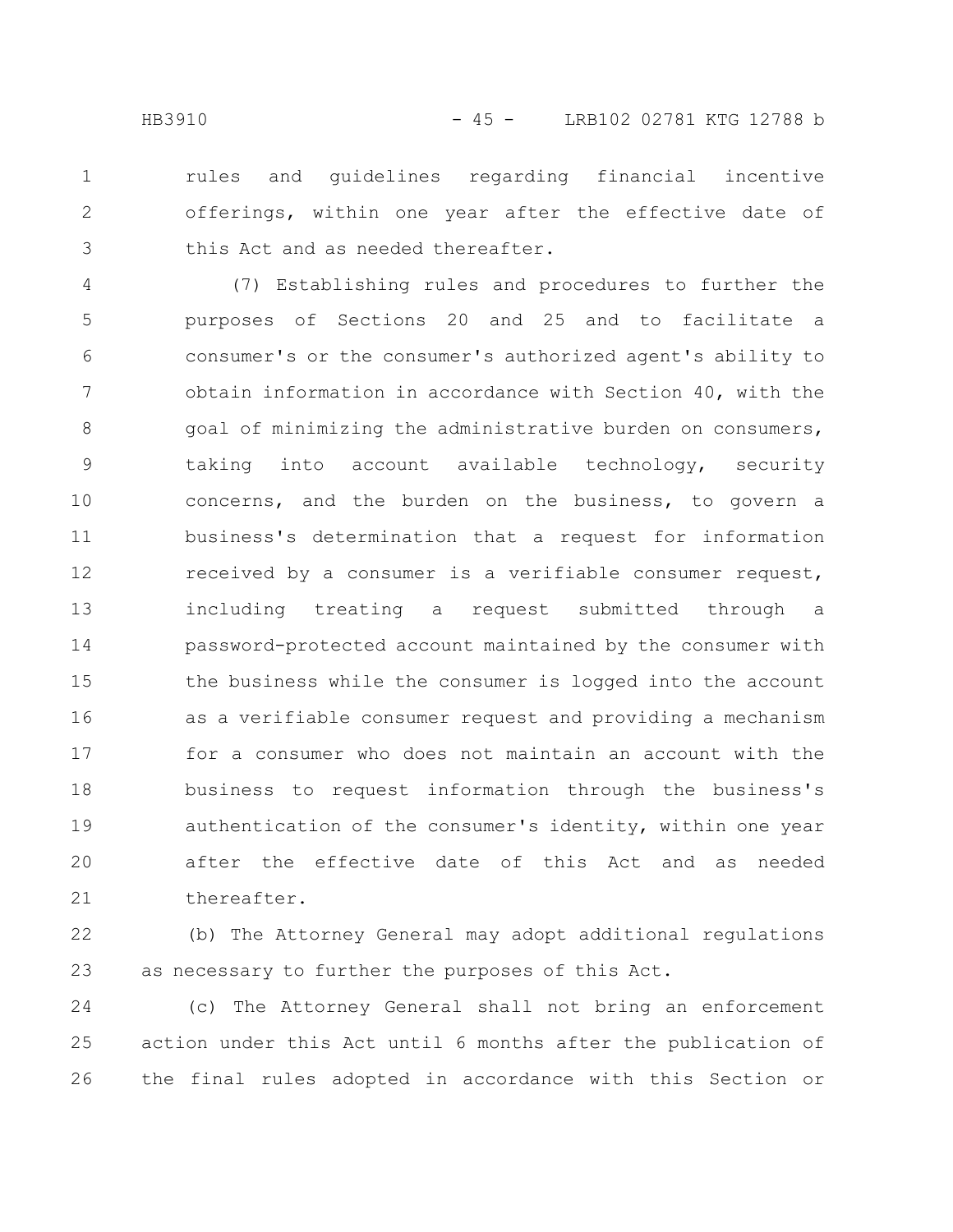HB3910 - 46 - LRB102 02781 KTG 12788 b

July 1, 2022, whichever is sooner. 1

Section 85. Component parts of a single transaction. If a series of steps or transactions were component parts of a single transaction intended from the beginning to be taken with the intention of avoiding the reach of this Act, including the disclosure of information by a business to a third party in order to avoid the definition of sell, a court shall disregard the intermediate steps or transactions for purposes of effectuating the purposes of this Act. 2 3 4 5 6 7 8 9

Section 90. Nonwaiver of Act. Any provision of a contract or agreement of any kind that purports to waive or limit in any way a consumer's rights under this Act, including, but not limited to, any right to a remedy or means of enforcement, shall be deemed contrary to public policy and shall be void and unenforceable. This Section shall not prevent a consumer from declining to request information from a business, declining to opt out of a business's sale of the consumer's personal information, or authorizing a business to sell the consumer's personal information after previously opting out. 10 11 12 13 14 15 16 17 18 19

Section 95. Construction. This Act shall be liberally construed to effectuate its purposes. 20 21

Section 100. Application. This Act is intended to 22